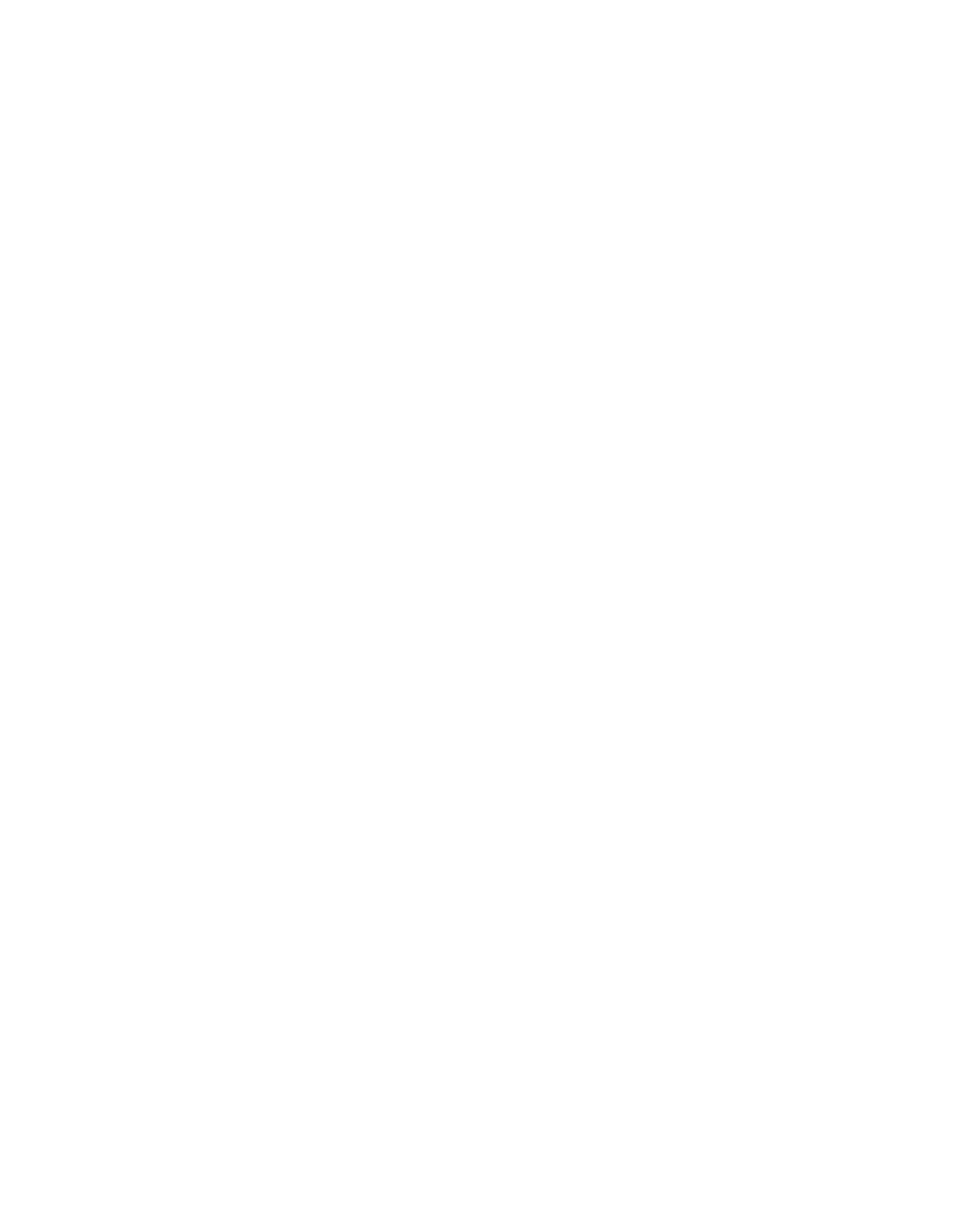#### **SCHEDULE 1**

## **WALKERTON COMPENSATION PLAN**

#### **OVERVIEW**

The Government of Ontario is committed to providing financial support and compensation to any individuals who became sick or lost loved ones or otherwise incurred certain out-of-pocket expenses or losses, because of contaminated water in Walkerton. Money cannot redress some of the losses that have been suffered as a result of the tragic events in Walkerton, but the Government of Ontario wants to do what it can to provide financial compensation to those who have suffered loss.

The purpose of this Walkerton Compensation Plan is to pay to the Applicants full and complete compensation, without regard to fault, in accordance with Ontario law and with the terms and conditions herein, provided, however, that no amount shall be paid for aggravated, exemplary or punitive damages.

Individuals will have access to fair compensation through an efficient, timely, and impartial process. Applications will be individually evaluated and, if necessary, resolved through a mediation process, and where unsuccessful, independent arbitration. In the case of serious injury or death, an assessment of damages by a judge of the Ontario Superior Court of Justice is also available.

Levels of compensation for physical injury or death will be determined with reference to ordinary legal principles applied in courts. Compensation is being offered on a compassionate basis regardless of issues of fault and therefore compensation is not an admission of legal liability. All awards are for the purpose of compensating individuals who have suffered losses. Thus, duplicate compensation will not be offered where an Applicant is entitled to be paid compensation under another plan or program.

The Government of Ontario will pay reasonable legal costs for an Applicant's lawyer as provided for under the Walkerton Compensation Plan, and ensure that individuals have access to independent legal advice.

The Walkerton Compensation Plan is to be interpreted broadly to accomplish its objectives.

## **1. DEFINITIONS**

In the Walkerton Compensation Plan,

**"Administrator"** means Crawford Adjusters Canada Inc. ('Crawford").

**"Applicant"** means a Class Member or Family Class Member who applies for compensation under this Plan.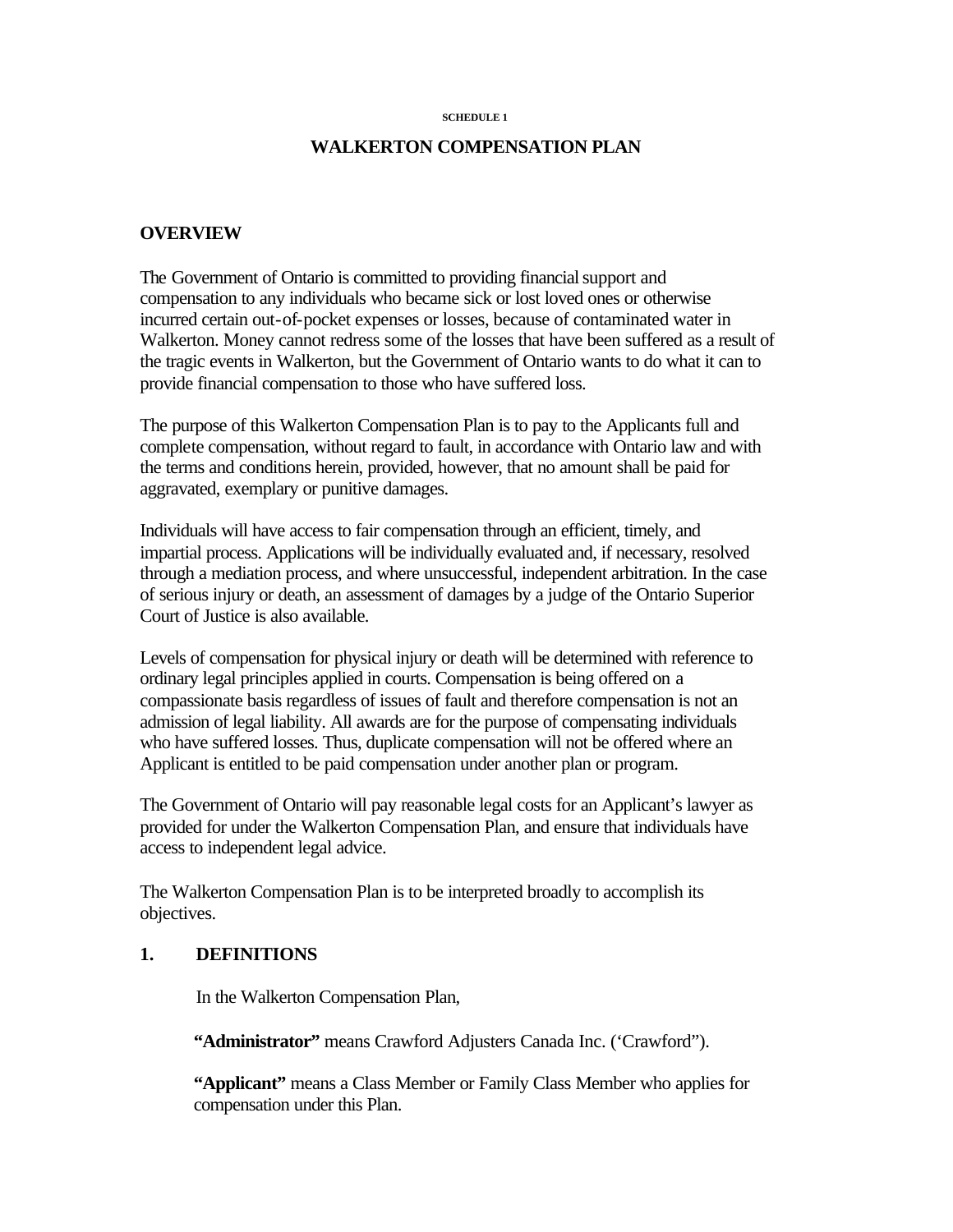"Applicant's Data" means all data, records, medical, personal and financial information, files, addresses, claims payment history, and all other information of any nature and kind whether in paper, recorded or electronic form or in any other medium including all individual personal identifying and non-personal identifying information and any compilation, selection, co-ordination or arrangement of individual information into an original, derivative or collective work or works capable of being reviewed, perceived, reproduced or otherwise communicated directly or indirectly with the aid of a machine or device or capable of being fixed in any tangible medium of expression now known or later developed or transmitted or displayed even for a transitory period.

**"Application Form"** means an application for compensation in the appropriate form prescribed by the Administrator.

**"Approval Date"** means the date on which the Judgment approving the settlement of the Class Action becomes final.

**"Arbitrators"** means persons selected from a roster of retired judges at ADR Chambers for the purpose of conducting arbitrations under this Plan.

**"Certified Defendants"** means The Corporation of the Municipality of Brockton, The Bruce-Grey-Owen Sound Health Unit, Stan Koebel and The Walkerton Public Utilities Commission.

**"Class Action"** means Court File No. 00-CV-192173CP.

**"Class Counsel Representative"** means counsel appointed by the Judge on the recommendation of the solicitors of record for the plaintiffs in the Class Action.

**"Class Member"** means:

- (a) all persons, except the defendants and third parties, who were ordinarily resident in the area in the Corporation of the Municipality of Brockton formerly known as the Town of Walkerton ("Walkerton"), who consumed or used water delivered by the Walkerton PUC, at any time in the period April *1,* 2000 to December 5, 2000;
- (b) all persons, except the defendants and third parties, who were not ordinarily resident in Walkerton, who consumed or used water delivered by the Walkerton PUC at any time in the period April 1, 2000 to June 27, 2000 and who became ill or died as a result thereof;
- (c) all persons, except the defendants and third parties, who were infected with gastroenteritis or a similar type of illness by exposure to a person described in (a) or (b) above; and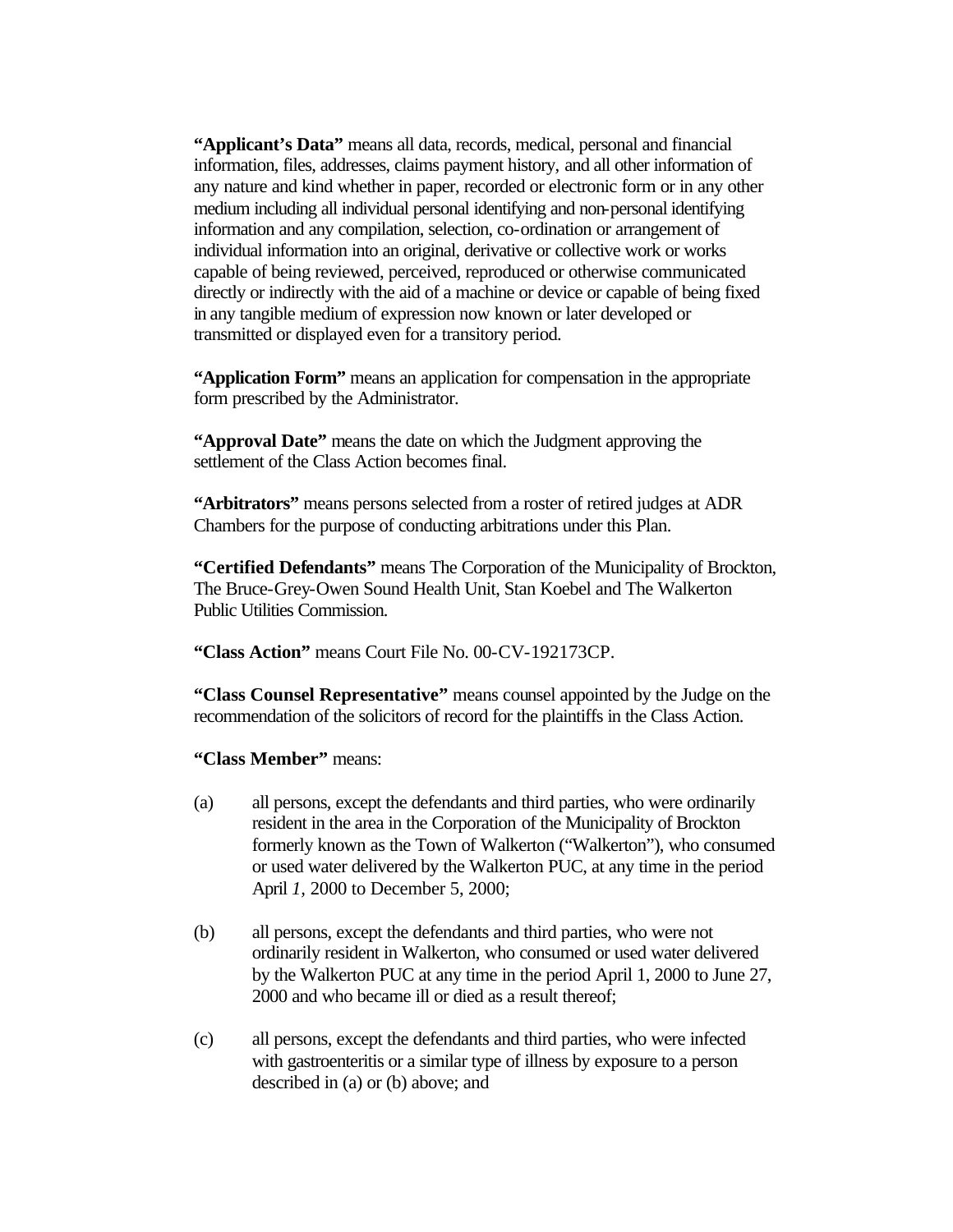(d) any and all persons, except the defendants and third parties, who are not described in (a), (b) and (c) above or in the definition of a Family Class Member, who have suffered a loss of any nature or kind relating to or arising directly or indirectly from the contamination of the water delivered by the Walkerton PUC in the period from April 1, 2000 to December 5, 2000.

**"Compensation Offer"** means a written offer of compensation made by the Administrator to an Applicant, with respect to all or part of the loss claimed by the Applicant.

**"Contamination"** means the presence of disease-causing organisms in the water delivered by the Walkerton PUC during the period from April 1, 2000 to December 5, 2000.

**"Estate"** means the estate of a Class Member or Family Class Member.

**"Family Class Member"** means the spouse or same-sex partner, child, grandchild, parent, grandparent and sibling of someone described in subparagraphs (a), (b) or (c) of the definition of a Class Member.

**"Family Law Act"** means the *Family Law Act,* R.S.O. 1990, c. F.3, as amended.

**"Insured Services"** means insured services as defined in the *Health Insurance Act,* R.S.O. 1990, c. H.6, as amended.

**"Judge"** means the Honourable Mr. Justice Warren K. Winkler or a judge of the Ontario Superior Court of Justice designated by him, or in the event of Mr. Justice Winkler's unavailability, a judge of the Ontario Superior Court of Justice appointed by the Chief Justice.

**"Judgment"** means the Judgment approving the settlement of the Class Action.

**"Mediators"** means persons selected from a roster of mediators, from Mediated Solutions Inc. or elsewhere, for the purpose of conducting mediations under this Plan.

**"Ontario"** means Her Majesty the Queen in Right of Ontario.

**"Plan"** means the Walkerton Compensation Plan approved by the Judge, as amended, supplemented or restated from time to time.

**"Plan Counsel"** means counsel appointed by the Administrator to represent it at mediations, arbitrations and assessments of damages under this Plan.

**"Retainer Agreements"** means the letter agreement Ontario and ADR Chambers Inc. dated August 23, 2000 and agreement between Ontario and Mediated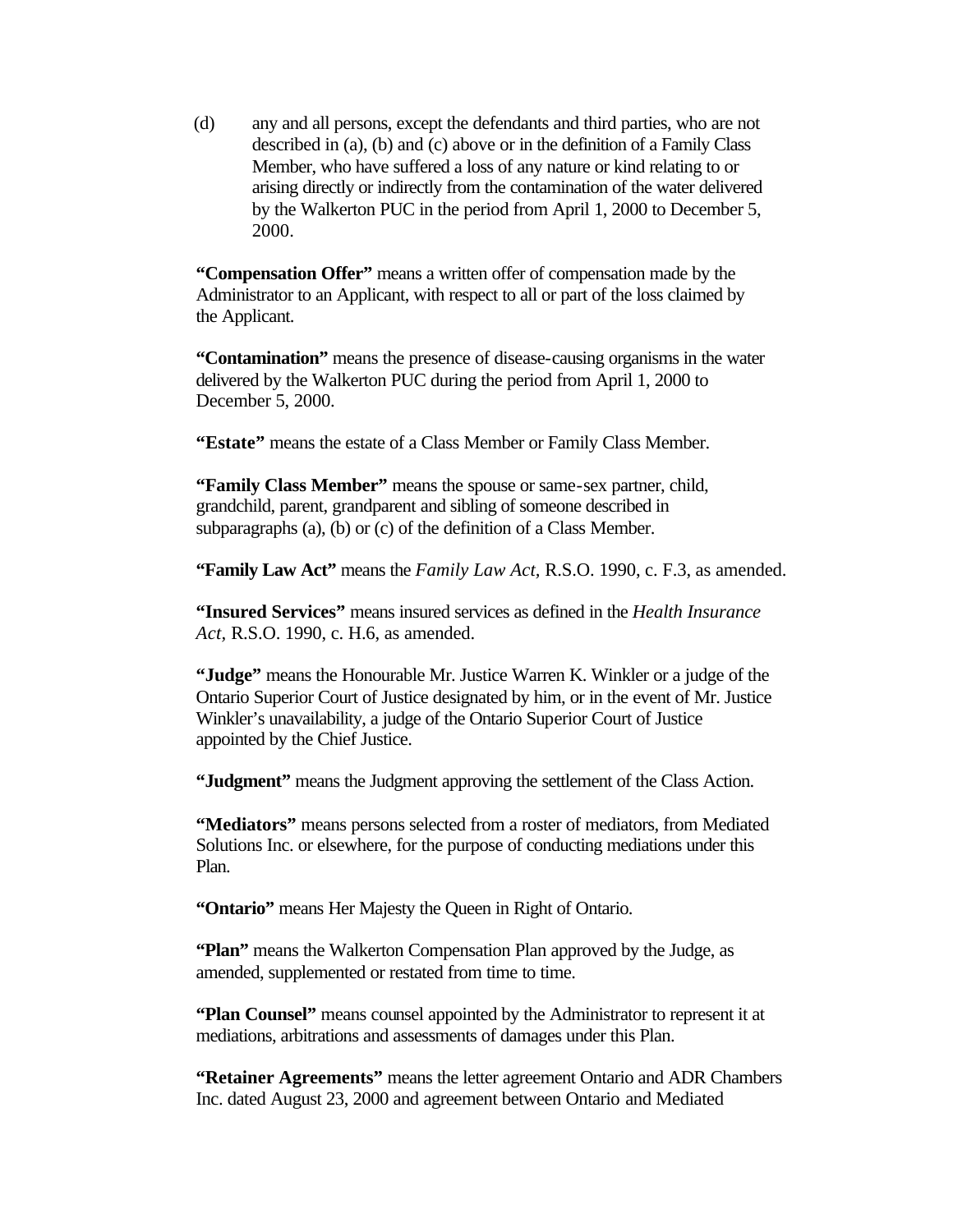Solutions Inc. effective August 8, 2000, dated December 22, 2000.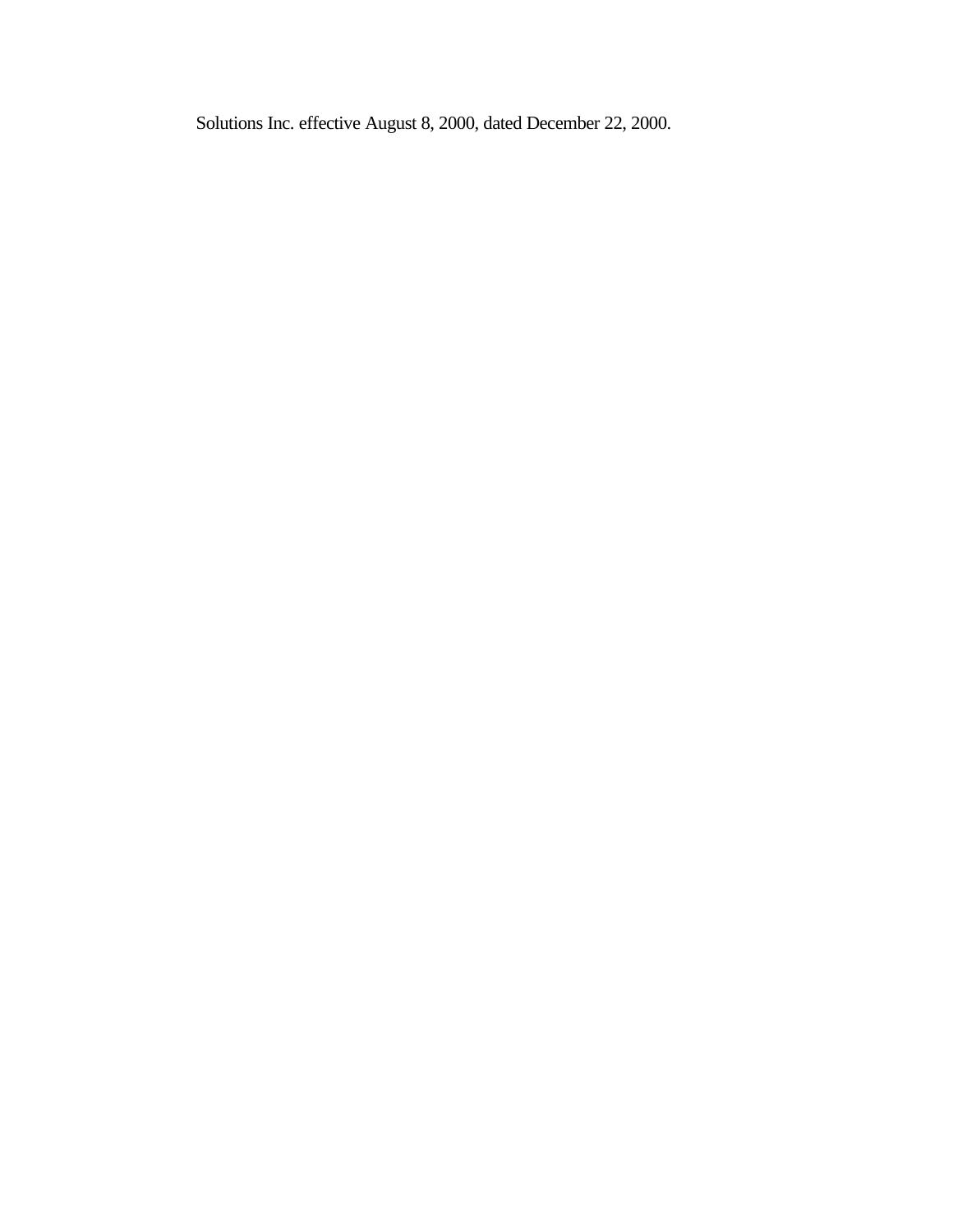**"Same-sex partner"** means either of two persons of the same sex who have cohabited:

- (a) continuously for a period of not less than three years; or
- (b) in a relationship of some permanence, if they are the natural or adoptive parents of a child.

**"Service Agreement"** means the contract between Ontario and Crawford effective July 25, 2000.

**"Spouse"** means either of a man and woman who:

- (a) are married to each other, or
- (b) have together entered into a marriage that is voidable or void, in good faith on the part of the person relying on this clause to assert a right under this Plan; or
- (c) are not married to each other but have cohabited:
	- (i) continuously for a period of not less than three years; or
	- (ii) in a relationship of some permanence, if they are the natural or adoptive parents of a child.

**"Third Parties"** means Ian D. Wilson Associates Limited, Davidson Well Drilling Limited, Earth Tech (Canada) Inc., Conestoga-Rovers & Associates Limited, B. M. Ross And Associates Limited, Gap EnviroMicrobial Services Inc., A & L Canada Laboratories East, Inc., David Biesenthal and Carolyn Biesenthal.

**"Walkerton"** means the area in the Corporation of the Municipality of Brockton formerly known as the Town of Walkerton.

## **2. COMPENSATION, ELIGIBILITY AND COVERAGE**

## **2.1 BASIS OF COMPENSATION**

(1) Under this Plan, the right to and the amount of compensation payable shall be determined in accordance with the legal principles applied in Ontario courts without regard to issues of fault, liability or contributory negligence but there shall be no payment for or entitlement to payment for aggravated, exemplary or punitive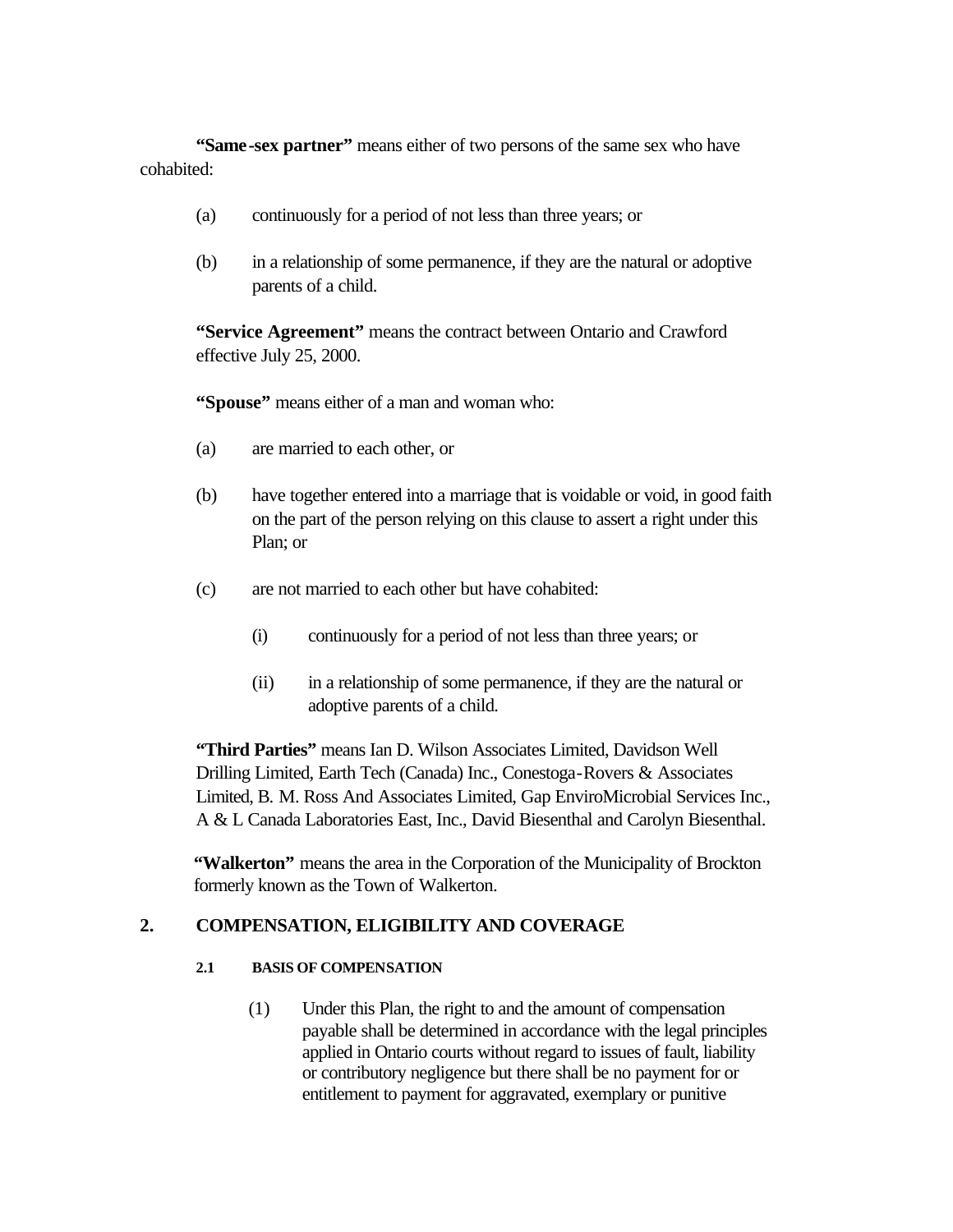damages.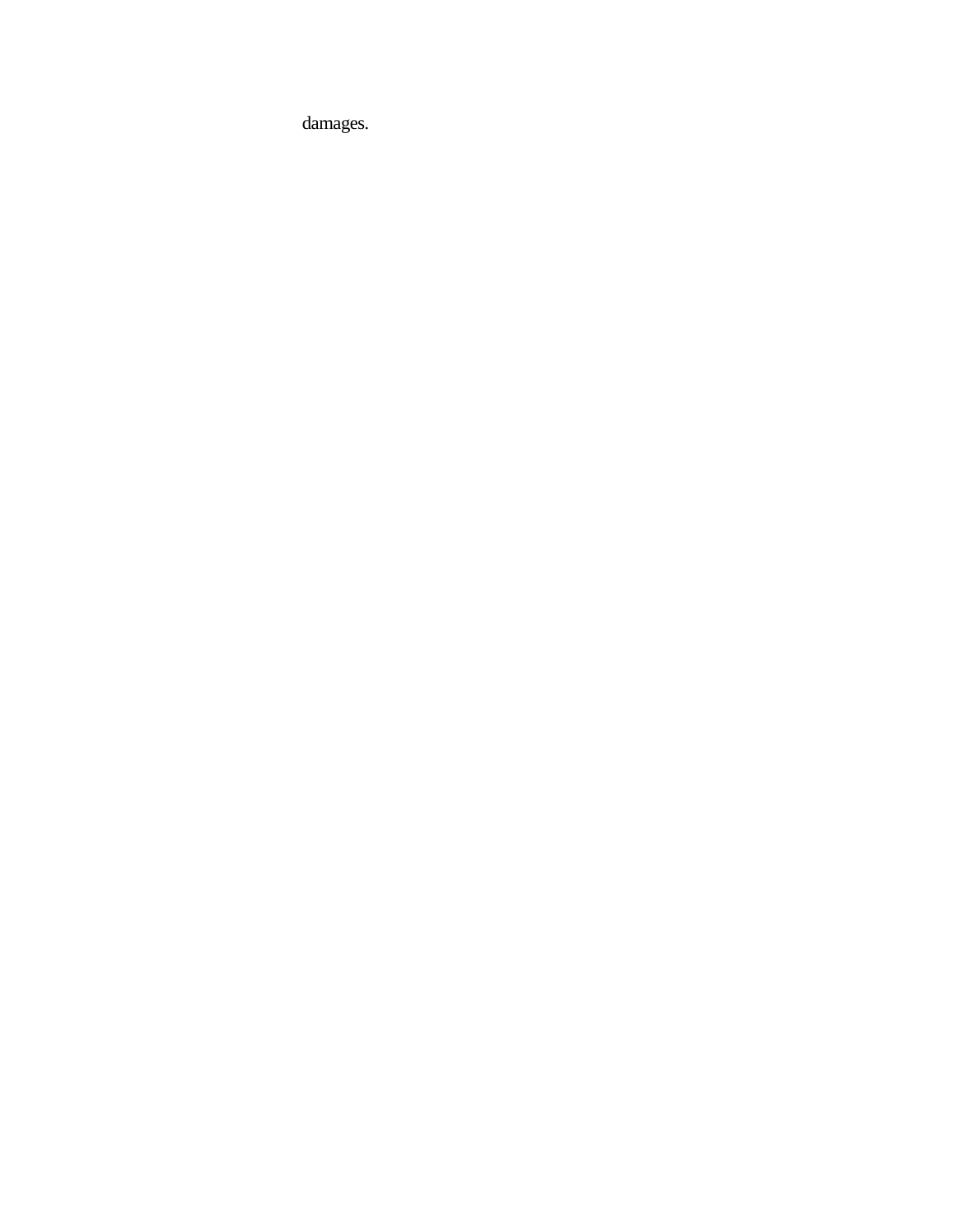(2) An Estate may apply for any compensation the Class Member or Family Class Member could have applied for, but for his or her death.

#### **2.2 INCLUDED INJURIES AND LOSSES**

#### **2.2.1 CLASS MEMBERS WHO BECAME III OR DIED**

A Class Member who became ill or died may apply for compensation arising from any injury or loss for which an Ontario court would award damages, not paid or payable pursuant to any other plan or program, including the following:

- (a) pain and suffering, including physical injury, nervous shock or mental distress;
- (b) past and future lost income;
- (c) past and future health expenses which are not Insured Services; and
- (d) pecuniary losses;

caused by the Contamination.

#### **2.2.2 CLASS MEMBERS WHO DID NOT BECOME ILL OR DIE**

Where, in the absence of any physical illness or death, a Class Member suffered mental distress or incurred expenses or lost income or suffered pecuniary loss or incurred reasonable expenses for preventative health care measures caused by the Contamination, not paid or payable pursuant to any other plan or program, the Class Member may apply for compensation for such losses under this Plan.

#### **2.2.3 OTHER LOSSES OF CLASS MEMBERS**

A Class Member may apply for compensation for any other losses, including economic losses, caused by the Contamination, not otherwise described in Section 2.2.1 or 2.2.2 of this Plan, not paid or payable pursuant to any other plan or program, provided that such loss is proven by the Class Member on the facts and provided that the loss is recoverable under Ontario law.

#### **2.2.4 FAMILY CLASS MEMBERS**

A Family Class Member may apply for compensation for pecuniary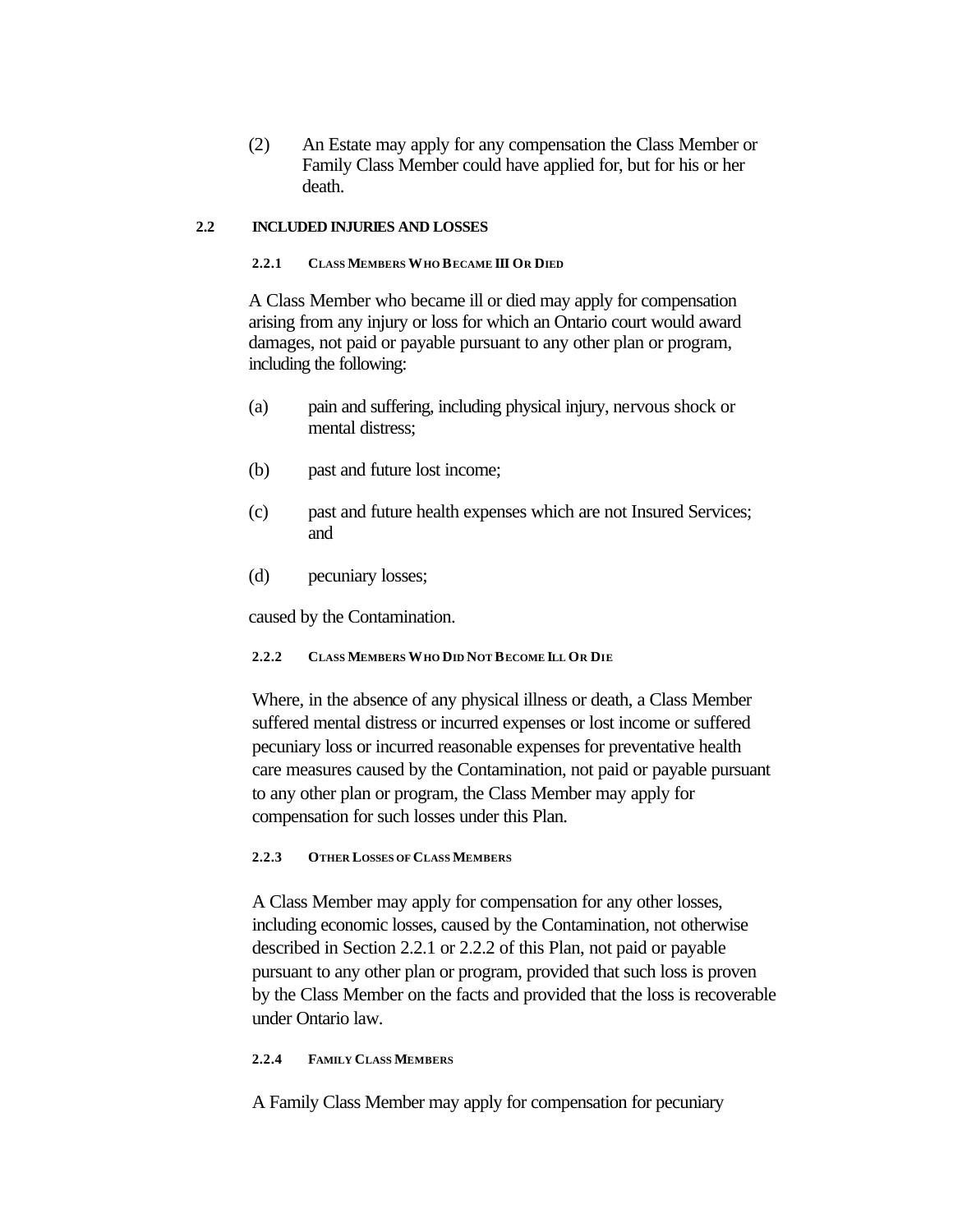losses, other than those paid or payable pursuant to any other plan or program, resulting from an injury to or death of a Class Member caused by the Contamination, including, as set out in subsection 61(2) of the Family Law Act: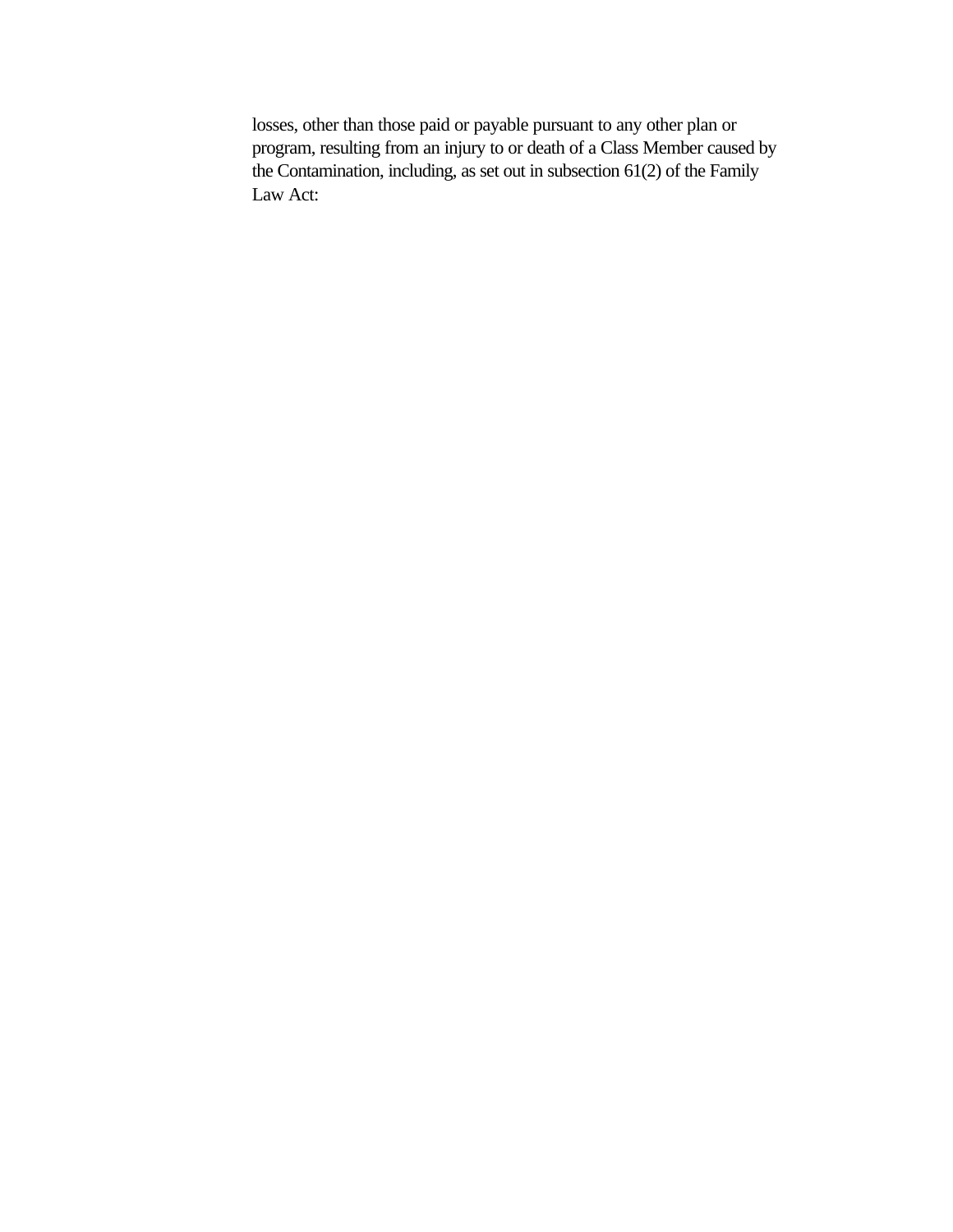- (a) actual expenses reasonably incurred for the benefit of the Class Member who was injured or who has died;
- (b) actual funeral expenses reasonably incurred as a result of the death of the Class Member and not otherwise reimbursed to the Estate of the Class Member under this Plan;
- (c) a reasonable allowance for travel expenses actually incurred in visiting the Class Member during his or her treatment or recovery;
- (d) a reasonable allowance for loss of income or for the value of services where, as a result of the injury, the Family Class Member provides nursing, housekeeping or other services for the Class Member; and
- (e) an amount to compensate for the loss of guidance, care and companionship that the Family Class Member might reasonably have expected to receive from the Class Member if the injury or death had not occurred.

## **2.3 FURTHER APPLICATIONS TO THIS PLAN PERMITTED**

A Class Member or Family Class Member who receives a payment under this Plan may make further applications and seek further damages if he, she or it suffers damages occurring or materializing after, or not reasonably discovered before, the date of the latest prior application, for which compensation has not previously been assessed or paid.

## **3. PROCESS FOR DETERMINING COMPENSATION**

The process of this Plan provides for up to five stages: application, evaluation, mediation, arbitration, and, in cases of serious injury or death, assessment of damages by a Judge.

## **3.1 APPLICATION**

**3.1.1 GENERAL**

An Applicant who wishes to apply for compensation must do so by submitting an Application Form to the office of the Administrator in Walkerton.

- **3.1.2 APPLICANTS UNDER A DISABILITY AND ESTATES**
- (1) Applications on behalf of an Applicant under a disability must, in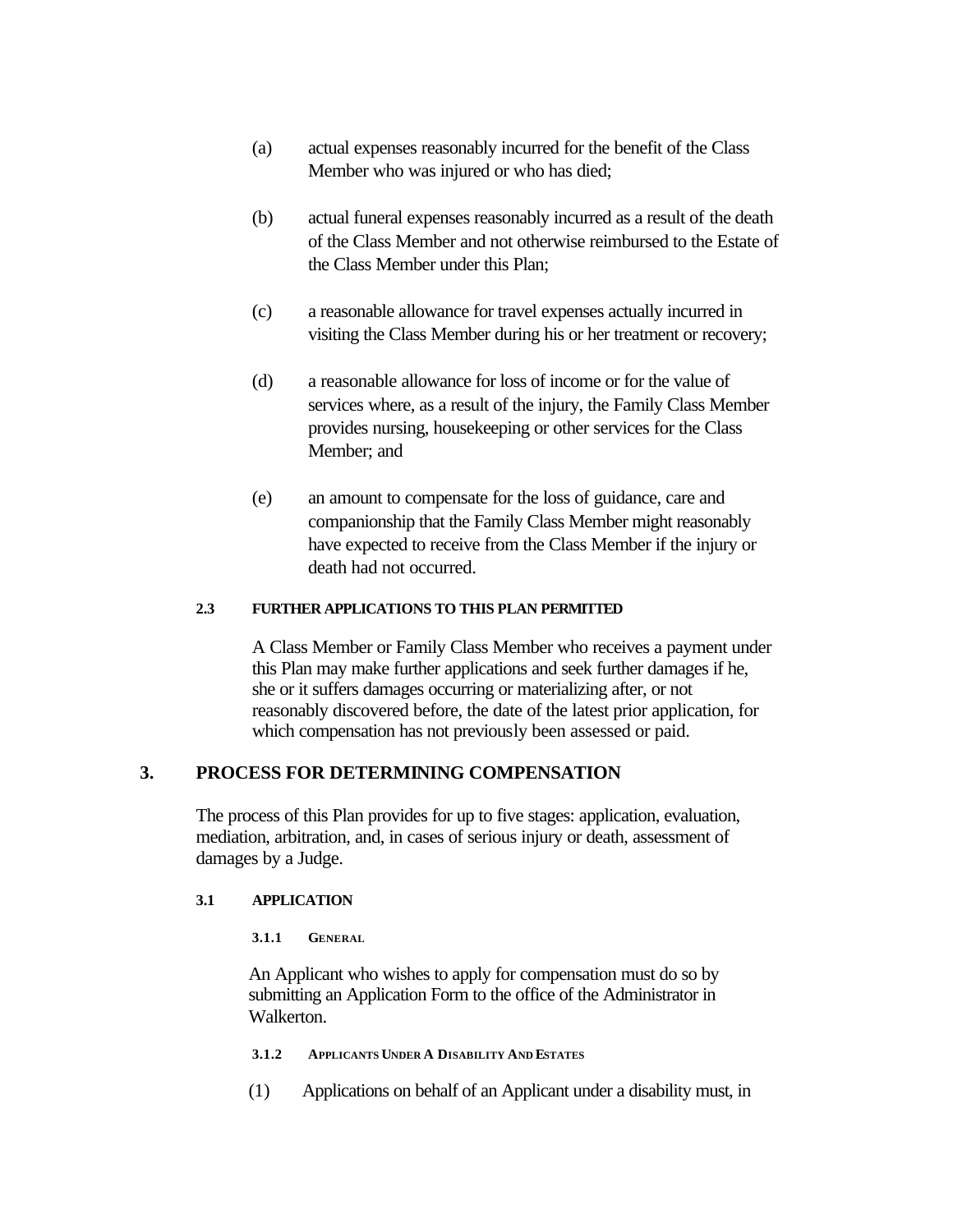the case of a minor, be completed by a person having custody of the minor, or in other cases such representative as the Administrator decides.

- (2) Applications on behalf of Estates must be completed by an estate trustee.
- **3.1.3 S UPPORTING DOCUMENTATION AND INFORMATION**
- (1) The Application Form is designed to provide to the Administrator the information necessary to assess each claim. However, Applicants or their representatives will be required to provide any supporting documentation, including receipts, income information and medical documentation, to establish their claim and to enable the Administrator to understand and evaluate the application fully and efficiently. The Administrator's understanding and evaluation of larger claims involving more serious injuries will be greatly facilitated by the provision of all relevant supporting information and documentation.
- (2) The Administrator may also need to obtain information or documentation directly from health professionals, hospitals or other parties. Applicants may be asked to complete a consent form authorizing the Administrator to obtain information directly from third parties.
- (3) If the Administrator has questions regarding an application or requires other supporting information or documentation, the Administrator may contact Applicants, or their legal representatives, and request further information and documents.
- **3.1.4 CONSENTS REGARDING PERSONAL INFORMATION**
- (1) A Class Member must consent to his or her personal information being released to the Administrator, or
	- (a) where the personal information is about a deceased person, the consent of the deceased person's personal representative must be provided;
	- (b) where the personal information is about a child under 16 years of age, the consent of a person having lawful custody of the child must be provided;
	- (c) where the personal information is about an individual under a continuing power of attorney or a power of attorney for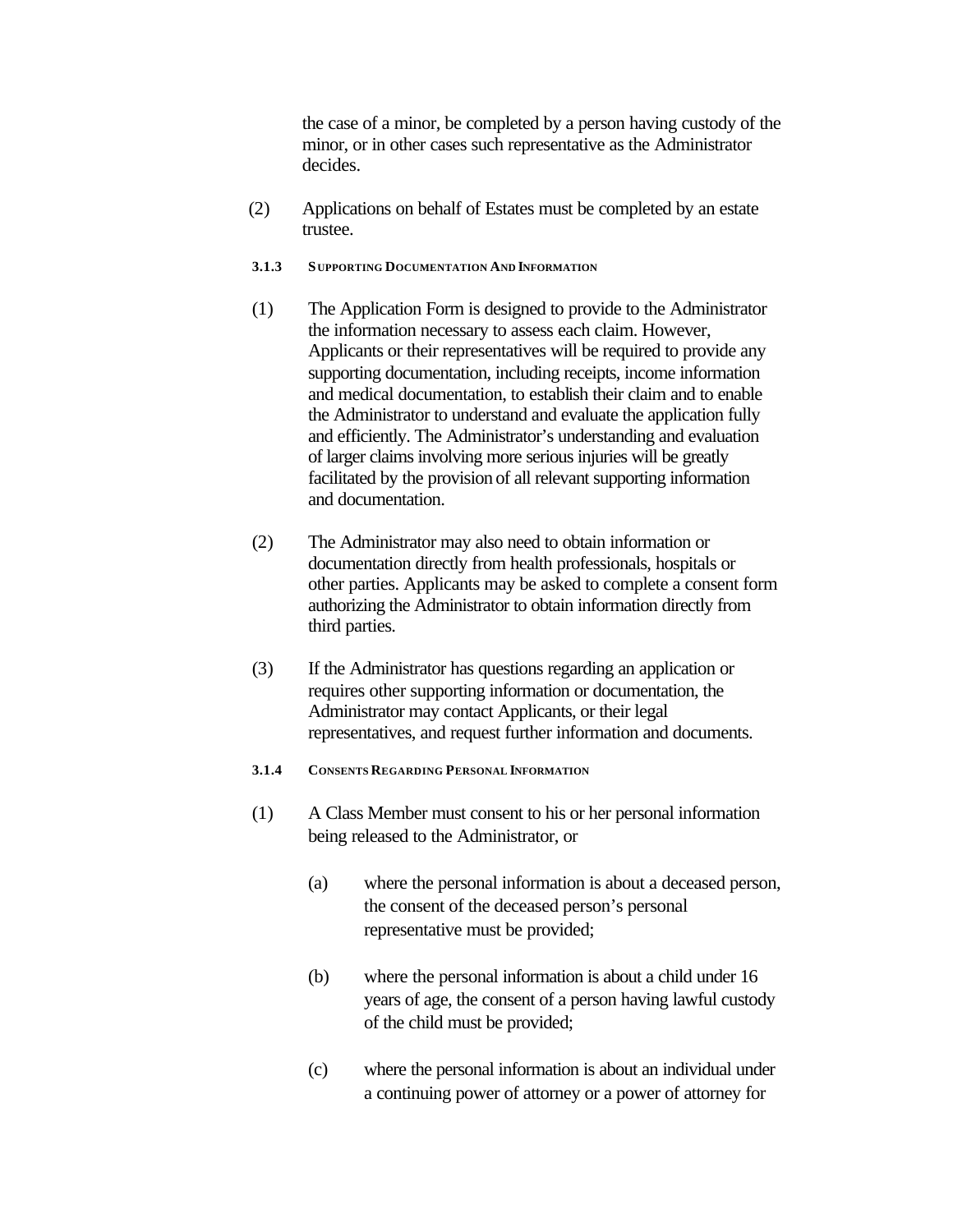personal care, the consent of the individual's attorney must be provided; and

(d) where the personal information is about an individual (not a minor under the age of 18) who has a guardian of the person or guardian of the property, the consent of the guardian must be provided.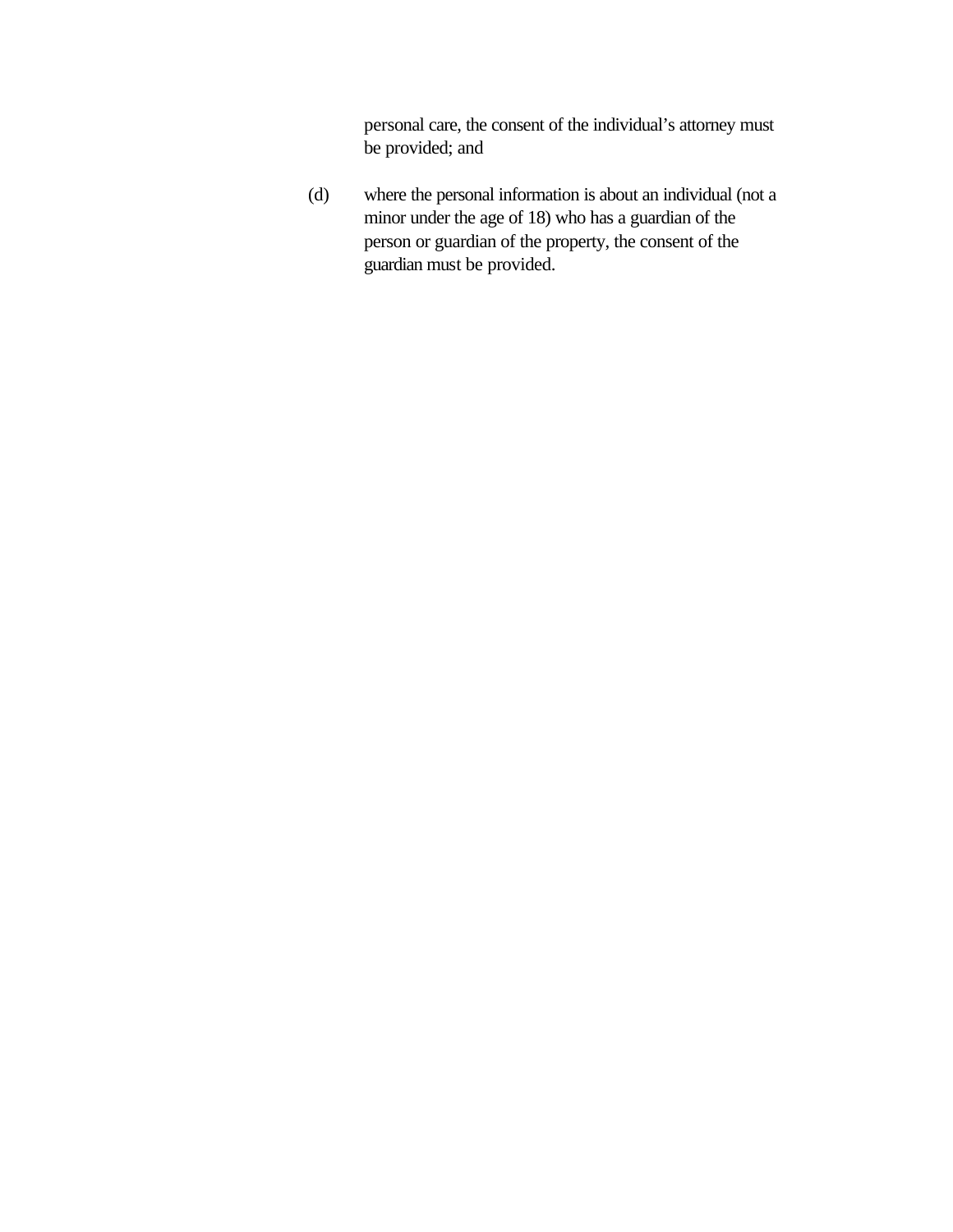(2) A Class Member must, or a person authorized under the *Personal Health Information Privacy Act, 2000,* may consent to the release of the personal health information on behalf of the Class Member.

#### **3.1.5 EXPENSES INCURRED FOR MEDICAL REPORTS**

If requested by an Applicant, the Administrator will pay directly to health professionals and hospitals their reasonable costs for the preparation and delivery of any reports or records provided by them. So, too, the Administrator will reimburse Applicants for their reasonable costs incurred in obtaining relevant hospital records and medical reports.

#### **3.2 EVALUATION OF APPLICATIONS**

#### **3.2.1 ADMINISTRATOR'S EVALUATION**

- (1) The Administrator will determine eligibility and evaluate each application in accordance with the provisions of the Plan.
- (2) The Administrator will evaluate each application individually, taking into account the particular facts in each application. The evaluation will be independent of Ontario.
- (3) The Administrator may also meet with an Applicant for a better understanding of the Applicant's individual circumstances.
- (4) The Administrator shall not make a decision as to entitlement to compensation until all necessary proof is completed and submitted to the satisfaction of the Administrator.

#### **3.2.2 PROOF OF CLAIMS AND STANDARD OF REVIEW OF APPLICATION**

The Administrator will only offer compensation when satisfied, on a balance of probabilities, that:

- (a) the Applicant is an eligible person under this Plan;
- (b) the physical injury or other loss was caused by the Contamination;
- (c) the damages claimed were suffered; and
- (d) the damages are payable in accordance with Ontario law under this Plan.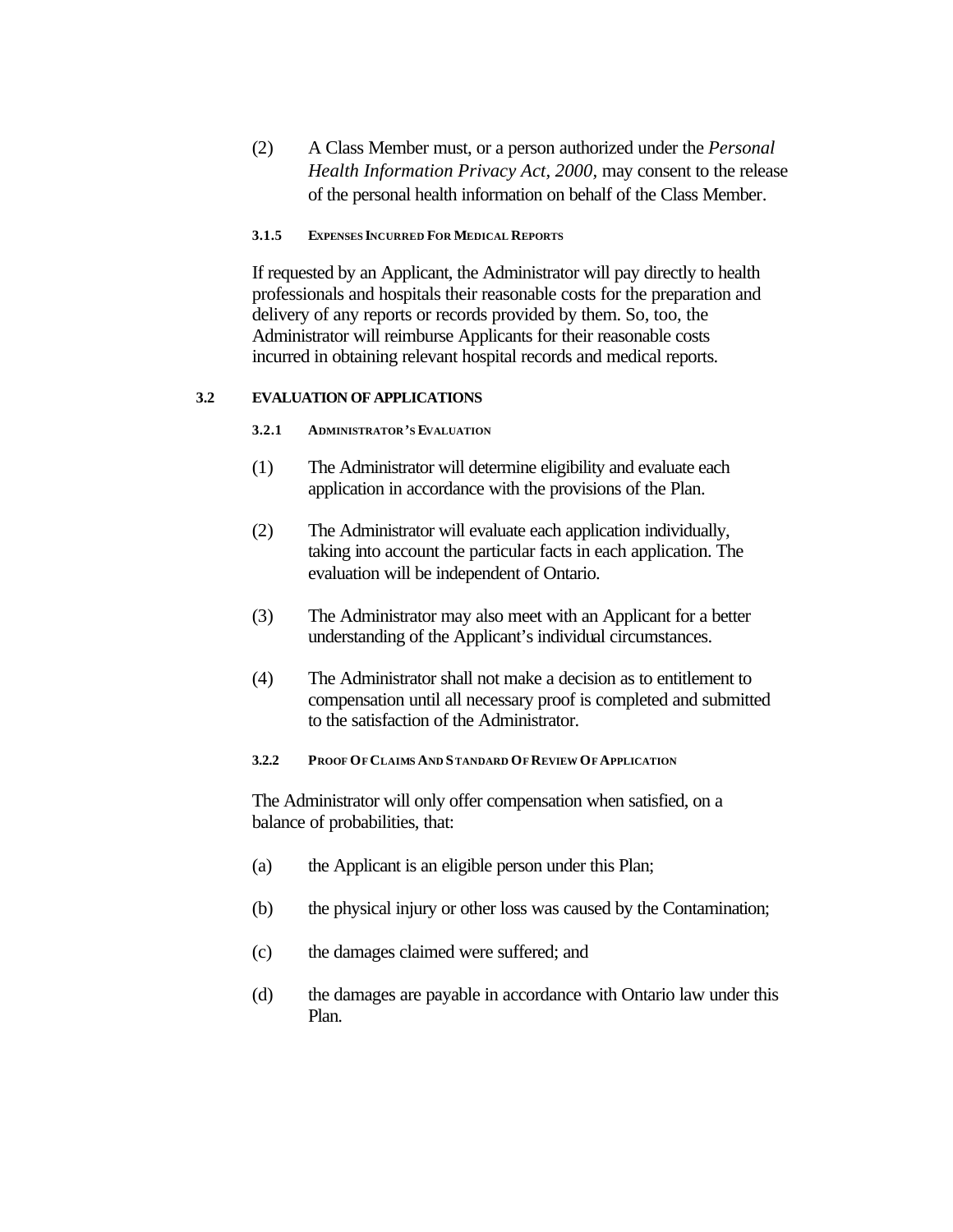#### **3.2.3 COMPENSATION OFFER**

- (1) The Administrator will decide whether compensation is payable and, if so, in what amount. The Administrator will communicate its decision to the Applicant by delivering a Compensation Offer. If the Administrator does not make a Compensation Offer, the Administrator will communicate to the Applicant its reasons in writing for deciding to deny compensation.
- (2) Each Class Member who is entitled to compensation under the Plan, other than someone described in subparagraph (d) of the definition of Class Member, shall receive the amount of \$2,000 upon proof of qualification.
- (3) If the Class Member believes that his, her or its damage would be assessed in an amount greater than \$2,000, the Class Member may accept the \$2,000 as a payment on account and seek further compensation in accordance with the terms of this Plan.
- (4) In order to receive any further compensation over and above the \$2,000 payment, the Class Member must prove that his, her or its losses, compensable in accordance with the provisions of this Plan, exceed the \$2,000 payment on account.
- (5) For greater certainty, the \$2,000 payment shall be considered a minimum payment on account of compensation for any and all forms of injury, loss or damages suffered by a Class Member compensable under this Plan, and any interest thereon.
- **3.2.4 RESPONSE TO COMPENSATION OFFER**
- (1) The Compensation Offer will include a Response Portion to be completed by the Applicant. Prior to completing the Response Portion, the Applicant may meet with a representative of the Administrator, propose a counter-offer. and attempt to arrive at a mutually agreed upon resolution. By completing and delivering the Response Portion to the Administrator, the Applicant may:
	- (a) accept the Compensation Offer;
	- (b) reject the Compensation Offer and request mediation, to be followed by arbitration if the mediation is unsuccessful;
- (2) If mediation is unsuccessful, the Applicant shall proceed to

arbitration.

(3) Notwithstanding section 3.2.4(2), if mediation is unsuccessful and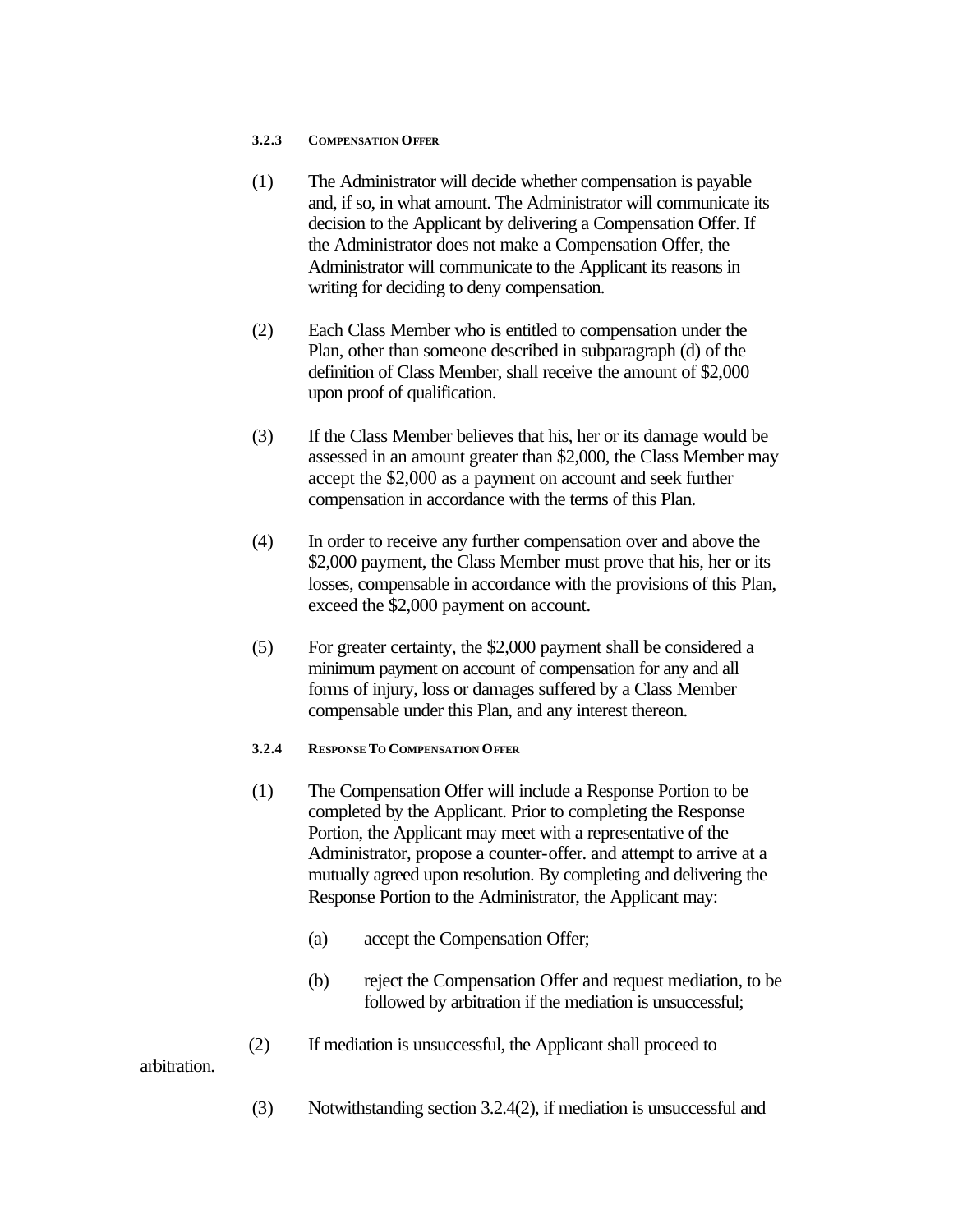if the Applicant's claim relates to serious injury or death, the Applicant may request assessment of damages by the Judge.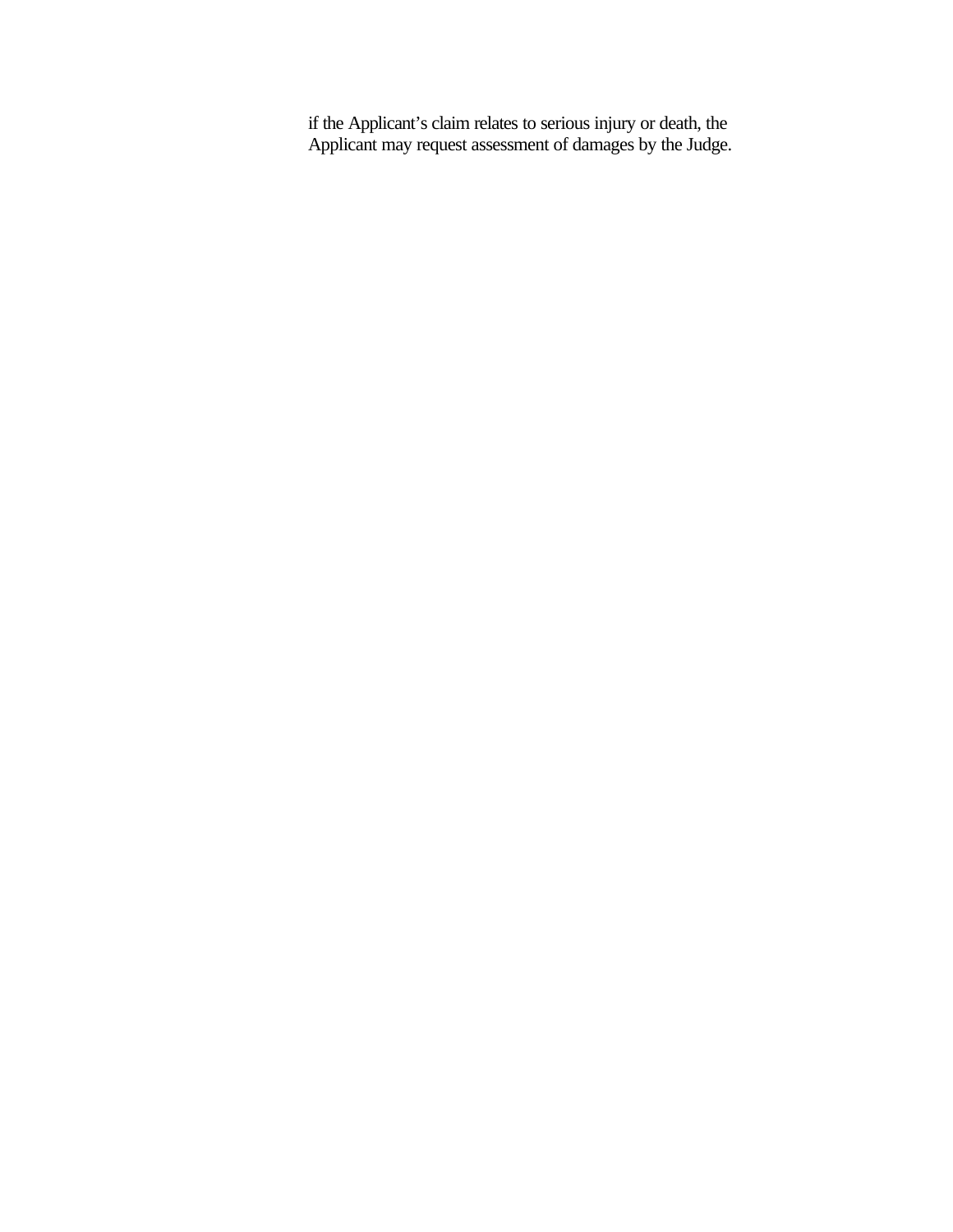- (4) A Class Member who is entitled to a minimum payment of \$2,000 pursuant to the provisions of section 3.2.3 of this Plan, and who rejects an Offer of Compensation as set out above, shall receive the minimum payment of \$2,000 pending further resolution of the Class Member's claim.
- **3.2.5 ACCEPTANCE AND PAYMENT OF COMPENSATION**
- (1) If the Applicant accepts the Compensation Offer, the Administrator will pay the compensation within 30 days of the date of acceptance of the Compensation Offer, unless court approval is required.
- (2) In the case of a settlement reached at mediation, or an award made by an Arbitrator or Judge under this Plan, the Administrator will pay the compensation within 30 days of the later of court approval, if required, the expiry of any appeal period or a final appeal order.
- **3.2.6 COURT APPROVAL OF COMPENSATION TO PERSONS UNDER DISABILITY AND TO**
- **ESTATES**
- (1) No court approval is necessary for a payment under section 3.2.3(2), if the amount is payable to a minor, estate trustee, guardian of property of an incapable person or attorney for property under a continuing power of attorney.
- (2) Where the compensation payable under section 3.2.3(2) is for a minor only, the payment will be delivered by the Administrator to the Applicant for the direct benefit of the minor.
- (3) Court approval shall be obtained for any payment to a litigation administrator of an estate.
- (4) Court approval of any amount in addition to the payment under section 3.2.3(2) shall be obtained by an Applicant for a minor, a guardian of property of an incapable person, an attorney for property under a continuing power of attorney or an estate trustee without a will.
- (5) No court approval is required for an estate trustee appointed under a will or codicil or pursuant to a Certificate of Appointment of Estate Trustee.
- (6) This Plan will pay the reasonable costs associated with obtaining court approval.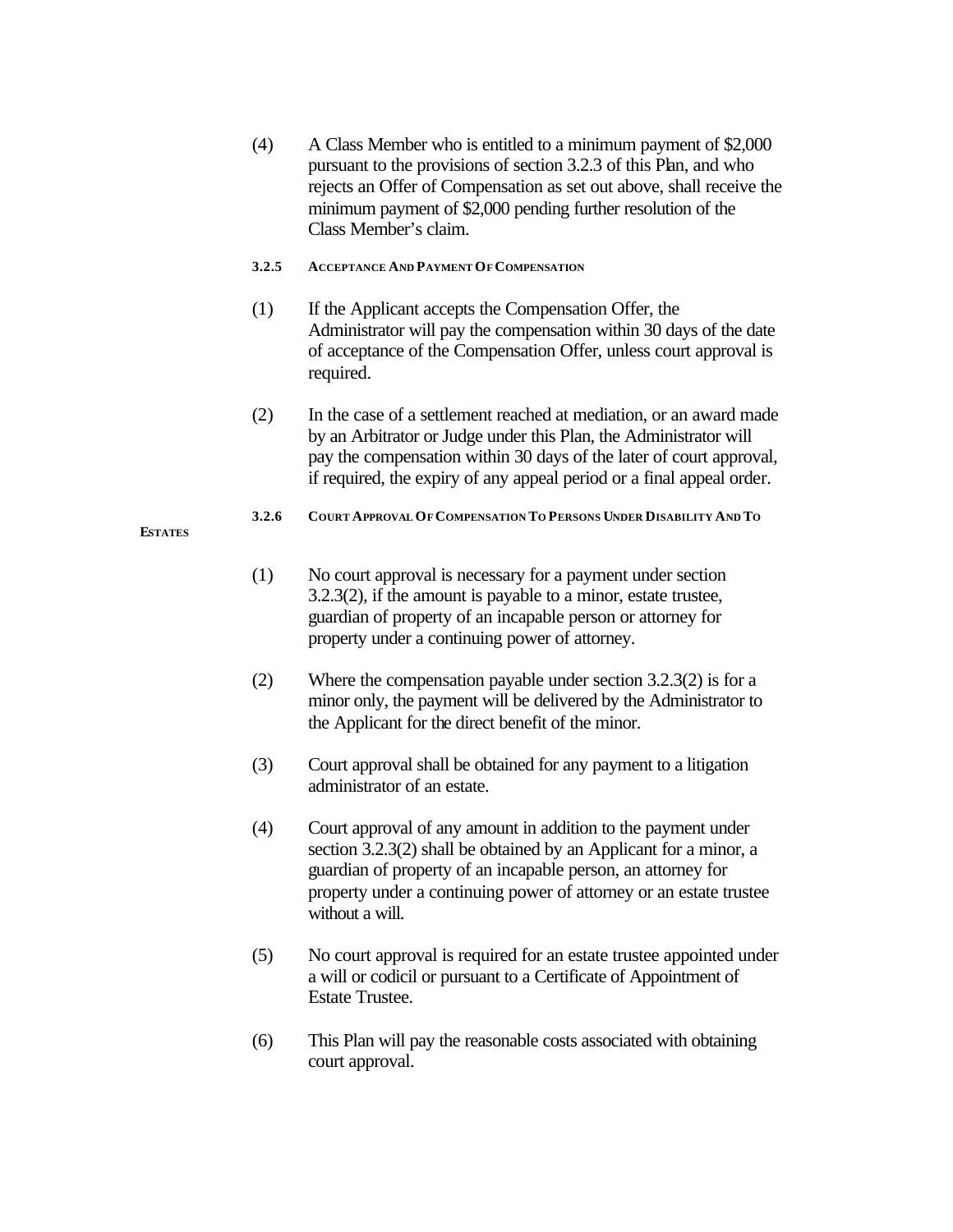#### **3.2.7 PARTICIPATION BY ONTARIO**

In any application seeking compensation for business loss over \$25,000 or for diminution in the value of real property, the Administrator shall give notice of such claim to Ontario and Ontario may participate in the place of the Administrator in any proceeding relating to such a claim including the initiation of mediation, arbitration or an appeal therefrom, on such terms and in such manner as the Judge may direct.

## **3.3 MEDIATION, ARBITRATION AND ASSESSMENTS**

## **3.3.1 MEDIATION**

- (1) If an Applicant rejects a compensation offer and proceeds to mediation, mediation will take place in accordance with rules set by the Judge, to include a provision that costs shall never be awarded against an Applicant.
- (2) If a mediation does not successfully resolve the Applicant's claim, subject to section 3.2.4(3), the Applicant shall proceed to arbitration.

## **3.3.2 ARBITRATION**

If an Applicant proceeds to an arbitration, arbitration will take place in accordance with rules set by the Judge. The rules shall include a provision permitting an appeal to the Judge from an arbitration award on a question of law, a question of fact, or a question of mixed fact and law, and that costs shall never be awarded against an Applicant.

## **3.3.3 ASSESSMENT OF DAMAGES BY THE JUDGE**

If an Applicant proceeds to an assessment of damages by the Judge under section 3.2.4(3), costs shall never be awarded against an Applicant.

## **3.3.4 PARTIES TO A MEDIATION, ARBITRATION OR ASSESSMENT**

Except as provided in Section 3.2.7:

- (1) At a mediation or an arbitration, the parties shall be the Administrator and the Applicant.
- (2) At an assessment of damages, the parties shall be the Administrator and the Applicant.
- (3) At a mediation, arbitration or assessment of damages, the Applicant may be represented by counsel or a representative. At any mediation, the Administrator may be represented by Plan Counsel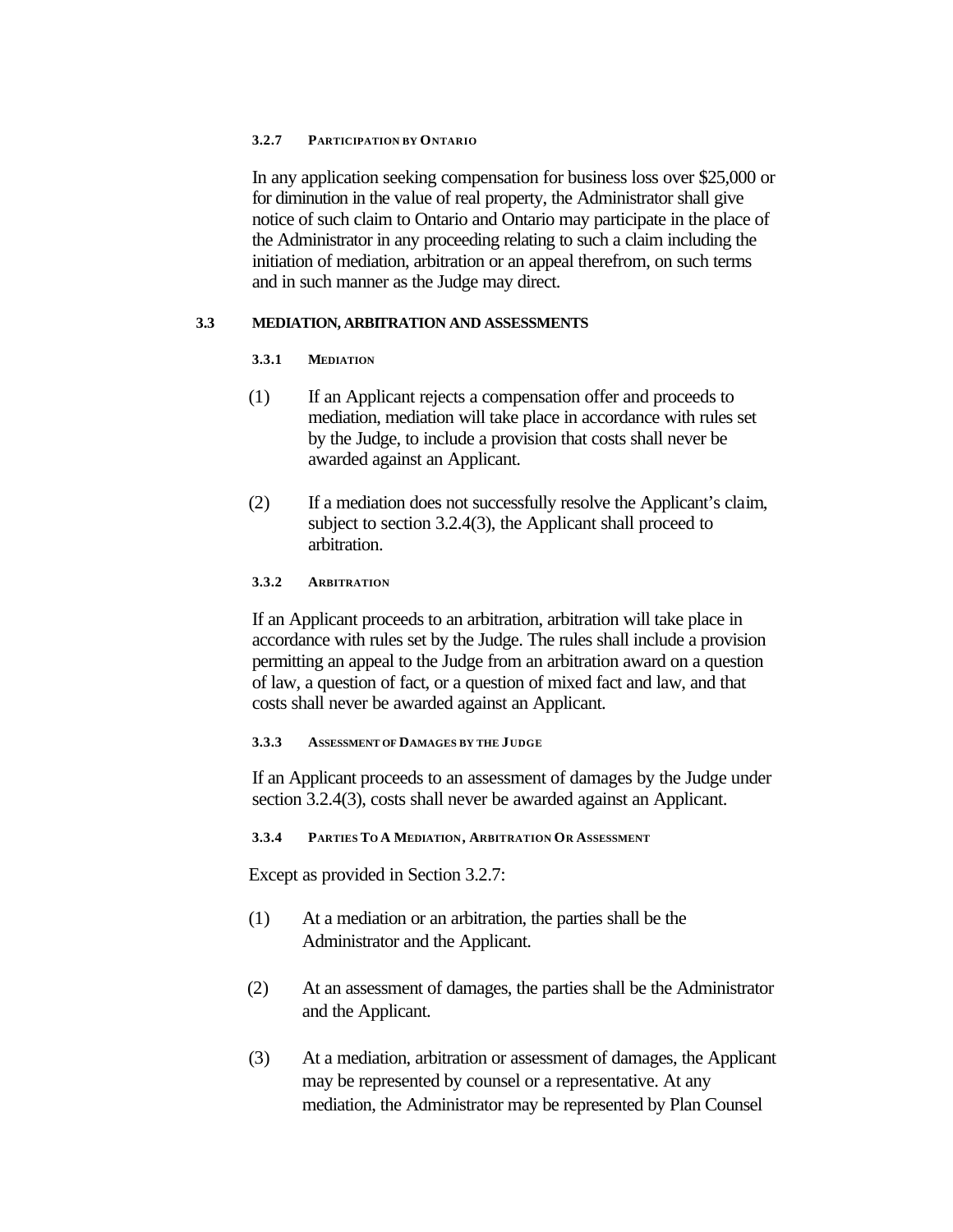or a representative. At any arbitration or assessment of damages, the Administrator shall be represented by Plan Counsel.

## **3.4 ELECTION TO ARBITRATE**

If the Administrator rejects an application for compensation on the basis that the application is made by a person who is not a Class Member or Family Class Member or if the Administrator determines that no Compensation Offer will be made to a person, that person may elect to have his, her or its entitlement and/or compensation determined at an arbitration by delivering to the Administrator an election in prescribed form.

## **3.5 PRELIMINARY DETERMINATION**

If an Applicant requests an assessment of damages by a Judge under section 3.2.4(3) above, Plan Counsel may request the Judge to decide on a preliminary basis whether the Applicant's claim relates to a serious injury or death caused by the Contamination and is therefore eligible for assessment of damages by the Judge.

# **4. LEGAL ASSISTANCE TO APPLICANTS**

- (1) Applicants may be represented by lawyers for the purpose of seeking compensation under this Plan.
- (2) In the event an Applicant is not represented by counsel, the Administrator shall encourage the Applicant to seek independent legal advice.
- (3) The Plan will pay reasonable legal costs for an Applicant's lawyer or for independent legal advice in accordance with a tariff to be approved by the Judge.

# **5. NO ADMISSION OF LIABILITY**

Neither the establishment of this Plan nor the payment of any compensation under this Plan constitutes an admission of liability by Ontario, any Certified Defendant or any Third Party.

# **6. CONFIDENTIALITY OF INFORMATION**

Any information created or obtained by any person, organization or governmental body, (including the Administrator, Mediators, Arbitrators and the Judge conducting an assessment of damages under section 3.2.4(3) herein) involved in administering this Plan is confidential and. except as required by law, shall be used and disclosed only for the purpose of administering this Plan.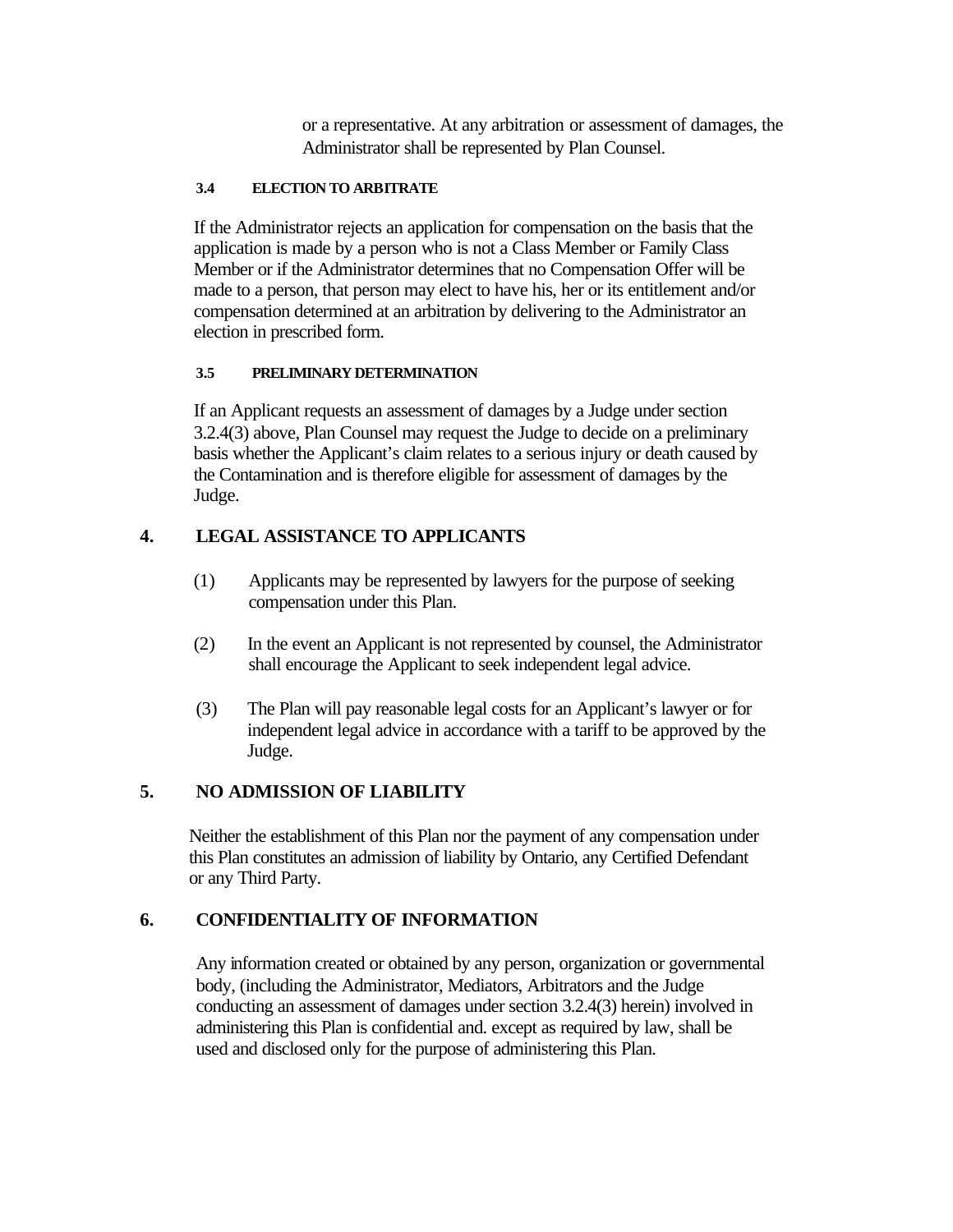# **7. RETENTION AND DISPOSAL OF RECORDS**

(1) The Administrator, Mediators and Arbitrators will maintain all Applicants' Data and all other information created, compiled or obtained in the course of administration of this Plan as the Judge shall direct.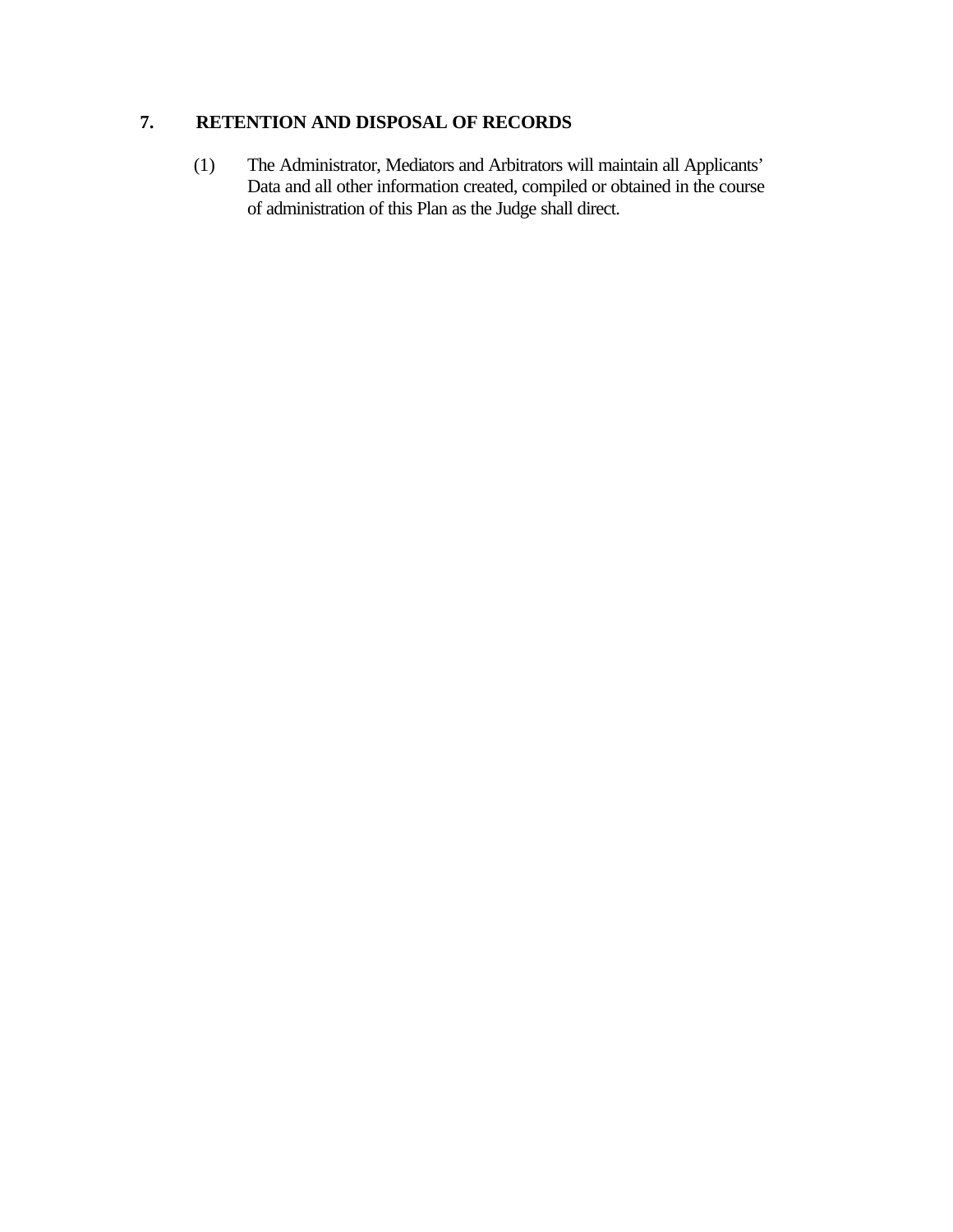(2) On the termination of this Plan, all documents collected or compiled in the course of the administration of this Plan will be dealt with as the Judge directs.

# **8. CO-ORDINATION WITH ONTARIO'S OTHER COMPENSATION PLANS**

Notwithstanding the other provisions of this Plan, an Applicant cannot claim payment for expenses or losses already reimbursed from or through the:

- (a) Brockton Response Centre,
- (b) Brockton Emergency Personal Claims Assistance,
- (c) Brockton Emergency Assistance for Business, or
- (d) Walkerton Compensation Plan prior to the date of Judgment,

and no amount will be payable for those damages under this Plan unless, and then only to the extent that, the Applicant's entitlements under this Plan exceed the payments so received.

## **9. CONSENT TO RELEASE OF INFORMATION**

- (1) Each Applicant must consent in the prescribed form to allow the Administrator:
	- (a) to verify independently whether or not the Applicant applied for compensation through the Brockton Response Centre, the Brockton Emergency Personal Claims Assistance, or the Brockton Emergency Assistance for Business; and
	- (b) to examine all records relating to the payment of compensation under any of the Brockton Response Centre, the Brockton Emergency Personal Claims Assistance, or the Brockton Emergency Assistance for Business.
- (2) An Applicant will not be paid under this Plan for losses compensable under those programs unless and until such consent in prescribed form is delivered to the Administrator.

## **10. INTEREST**

Under this Plan, interest is payable and is to be calculated in accordance with the provisions of s. 128 of the *Courts of Justice Act,* R.S.O. 1990, c.C.43, as amended. Interest payable under this Plan must be calculated on the basis of simple, not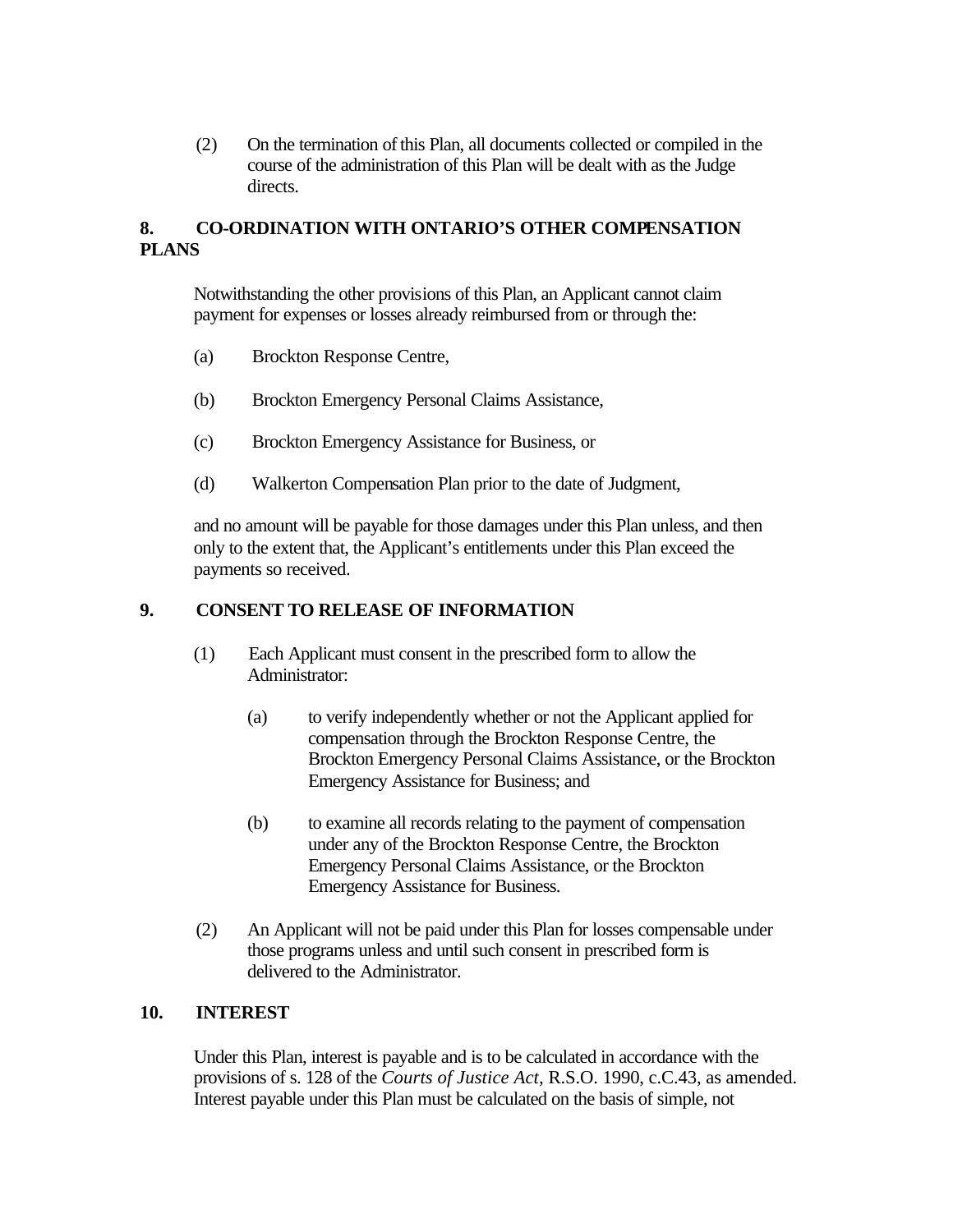compound, interest.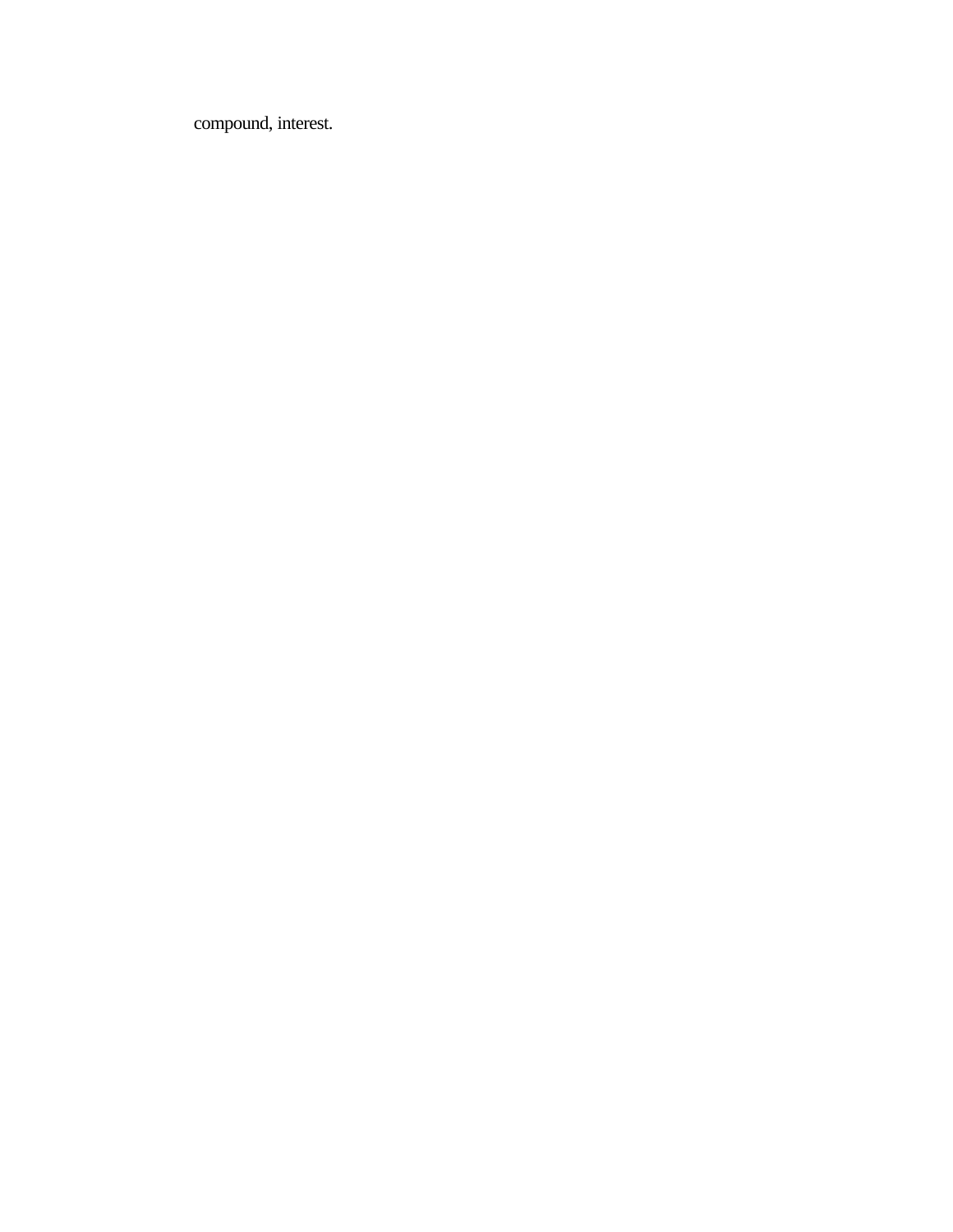# **11. FIRST CLAIM DEADLINE**

- (1) After January 2, 2002, no person may make an application for compensation under this Plan for the first time unless the application is made within one year:
	- (a) of the person claiming to be a Class Member attaining his or her age of majority;
	- (b) of an incapable person claiming to be a Class Member having a guardian of property, attorney for property or litigation guardian authorized to make the application;
	- (c) following the date upon which the person claiming to be a Class Member first learned that he or she sustained serious or permanent bodily injury caused by the Contamination; or
	- (d) following the date of death of the person claimed to be a Class Member.
- (2) If a Class Member qualifies under (a), (b), (c) or (d) above, then his or her Family Class Members may make an application for compensation after that date but not otherwise.

# **12. TERMINATION OF THIS PLAN**

This Plan shall terminate on a date to be ordered by the Judge.

## **13. RELEASES ALREADY OBTAINED**

Notwithstanding any release signed by a Class Member or a Family Class Member prior to the Approval Date, any such Class Member or Family Class Member may take the benefit of this Plan, by submitting an Application Form.

## **14. COLLATERAL BENEFITS**

- (1) If an Applicant is or was entitled to be paid compensation under this Plan and is or was also entitled to be paid compensation under an insurance policy or other plan or program in any way relating to or arising directly or indirectly from the Contamination, the compensation payable under this Plan will be reduced by the amount of the compensation that the Applicant is entitled to be paid under the insurance policy or other plan or program.
- (2) Notwithstanding the provisions of the previous paragraph, life insurance payments received by the Applicant will not be taken into account for any purposes whatsoever under this Plan.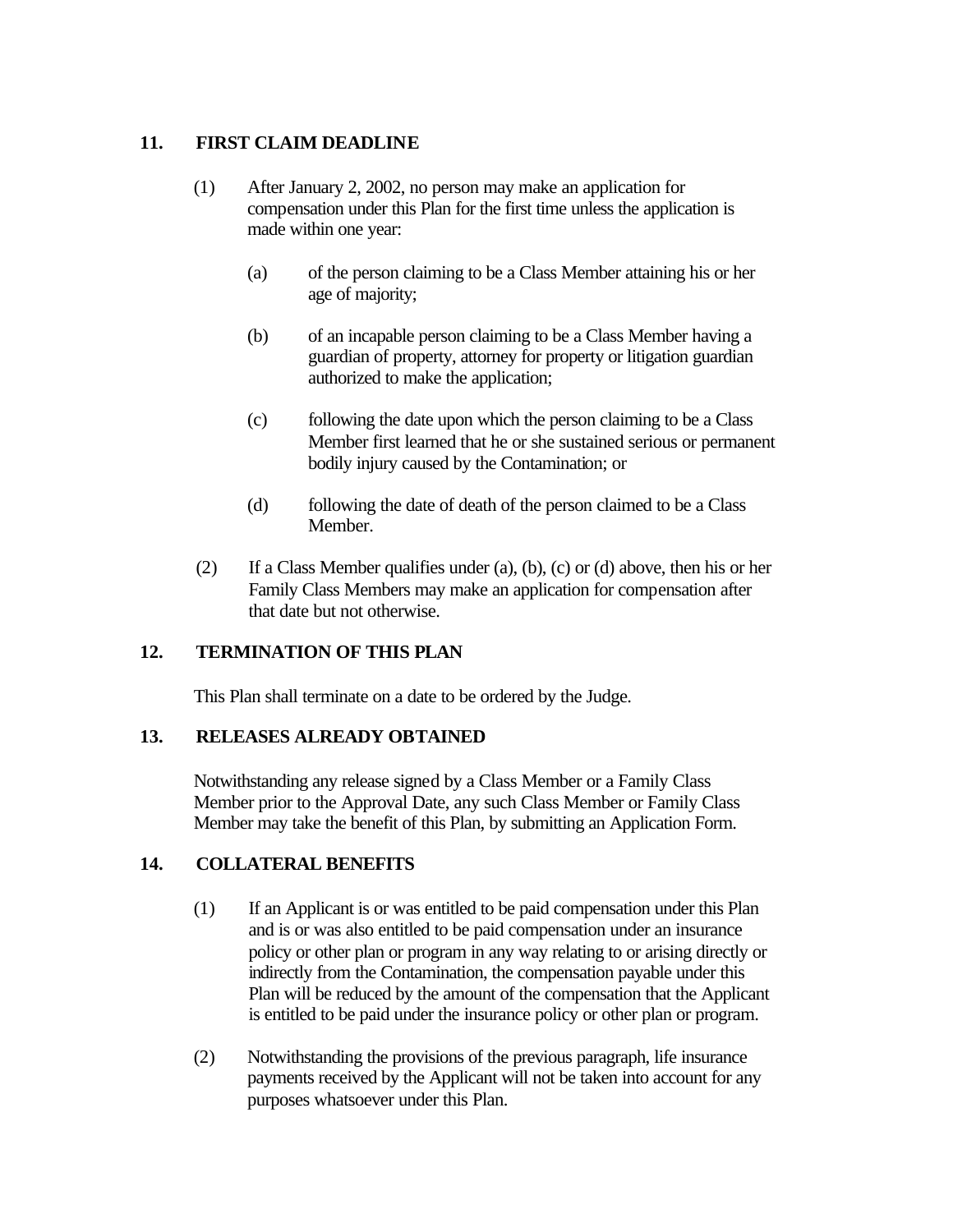## **15. SUBROGATION RIGHTS**

- (1) Ontario shall provide a blanket waiver in writing of all Applicants obligations to assert subrogation pursuant to subsection 31(a) of the *Health Insurance Act.*
- (2) No Applicant shall assert a claim for subrogation on behalf of the Ministry of Health for the cost of Insured Services.
- (3) No subrogation payment of any nature or kind will be paid, directly or indirectly, under this Plan, and without restricting the generality of this provision:
	- (a) no government and no department of a government providing employment insurance, health care, hospital, medical and prescription services, social assistance or welfare will be paid under this Plan;
	- (b) no municipality and no department of a municipality will be paid under this Plan;
	- (c) no person exercising a right of subrogation will be paid under this Plan; and
	- (d) no Applicant will be paid compensation if the claim is being asserted as a subrogated claim or if the Applicant will hold any money paid under this Plan in trust for any other party exercising a right of subrogation or, if a payment under this Plan will lead to a reduction in other payments from an insurer for which the Applicant would otherwise qualify.

# **16. APPOINTMENT AND SUPERVISION OF THE ADMINISTRATOR, ARBITRATORS AND MEDIATORS**

- (1) The Judge shall have the power to appoint and replace the Administrator, the Mediators and the Arbitrators from time to time, as may be necessary for the proper administration and operation of the Plan.
- (2) The Service Agreement and the Retainer Agreements shall continue. Notwithstanding the terms of the Service Agreement and the Retainer Agreements, the Judge shall issue all necessary directions, protocols, instructions, decisions or orders for the proper implementation, administration and execution of this Plan and any such directions, protocols, instructions, decisions and orders shall apply to, amend or supersede the terms of the Service Agreement and/or the Retainer Agreements where inconsistent therewith, provided however that the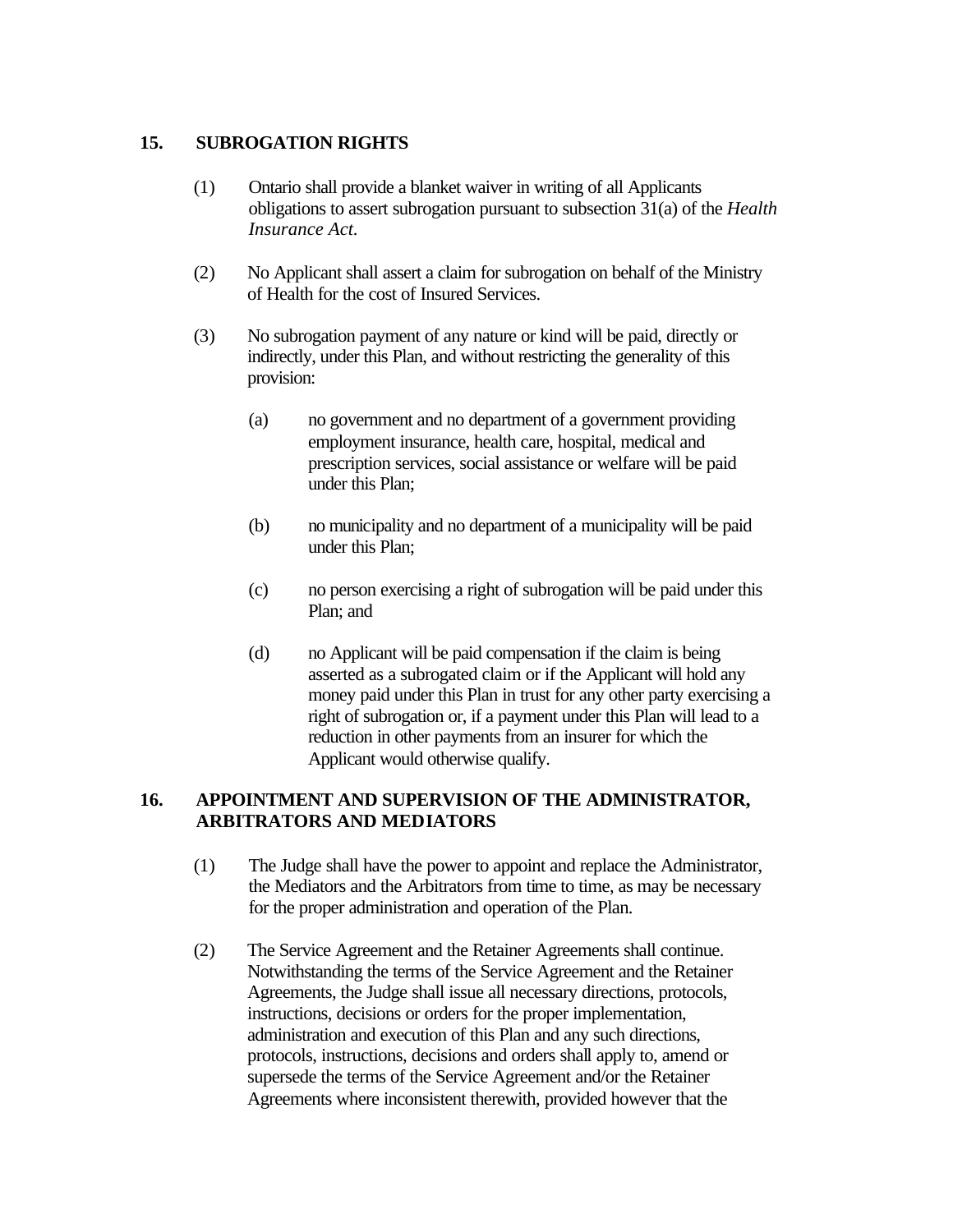obligation of Ontario to pay under the Service Agreement and the Retainer Agreements shall continue.

- (3) The Administrator shall administer this Plan and shall report to the Judge in a manner that the Judge directs.
- (4) The Administrator shall submit a budget for the operation of this Plan to the Judge for approval and shall pass its accounts from time to time but no less frequently than once per year.
- (5) The Judge may appoint an auditor and order an audit of the records of the Administrator relating to the administration of this Plan.
- (6) Ontario may audit the Administrator's records of this Plan from time to time with the consent of the Judge on such terms as the Judge may impose. Any such audit shall take place at the Administrator's place of business.

## **17. ADMINISTRATION OF THIS PLAN**

The Judge may issue orders in such form as is necessary to implement and enforce the provisions of this Plan and will supervise the ongoing administration and operation of this Plan, and without limiting the generality of the foregoing:

- (a) The Judge may make any order he considers necessary for the administration or operation of this Plan upon notice to the Administrator, the Class Counsel Representative and Ontario.
- (b) The Administrator, the Class Counsel Representative or Ontario may apply to the Judge for directions concerning the proper administration or operation of this Plan, including the determination of eligibility and evaluation of applications, at any time.
- (c) The Judge may appoint an assistant and this Plan shall pay the reasonable costs of that assistant as fixed by the Judge.
- (d) The Judge shall approve all rules, protocols and the tariffs with respect to legal costs necessary for the administration or operation of this Plan on notice to the Class Counsel Representative, the Administrator and Ontario.
- (e) The Class Counsel Representative shall present his or her accounts to the Judge and this Plan shall pay the reasonable costs of the Class Counsel Representative as fixed by the Judge for services related to the administration or operation of the Plan.

## **18. COSTS OF THIS PLAN**

Ontario has undertaken to the court to pay all the costs of this Plan, and if there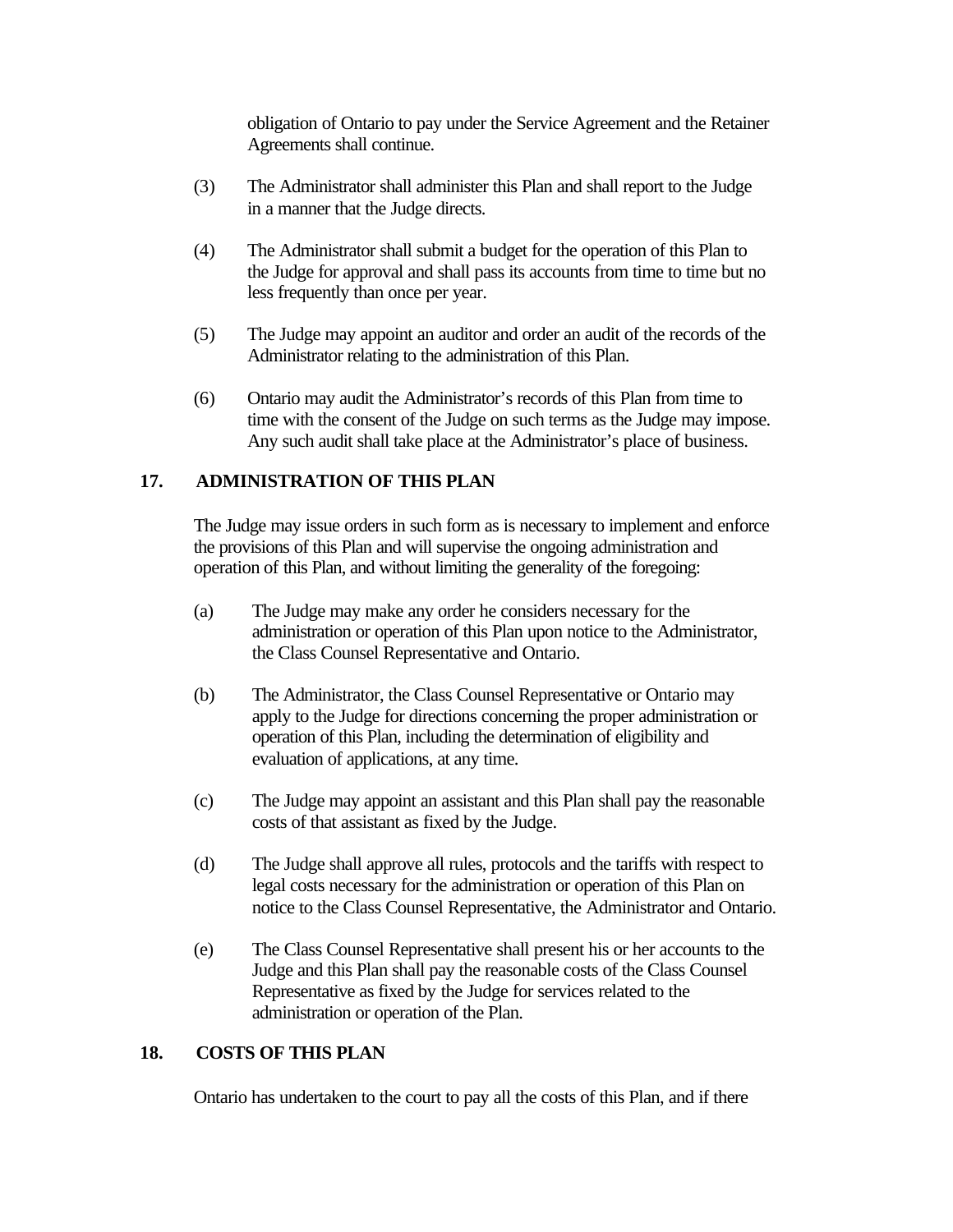are any disputes about payment of these costs, such disputes shall be resolved by the Judge. The undertaking shall subsist until the termination of this Plan or until such time as the Judge releases Ontario from its undertaking.